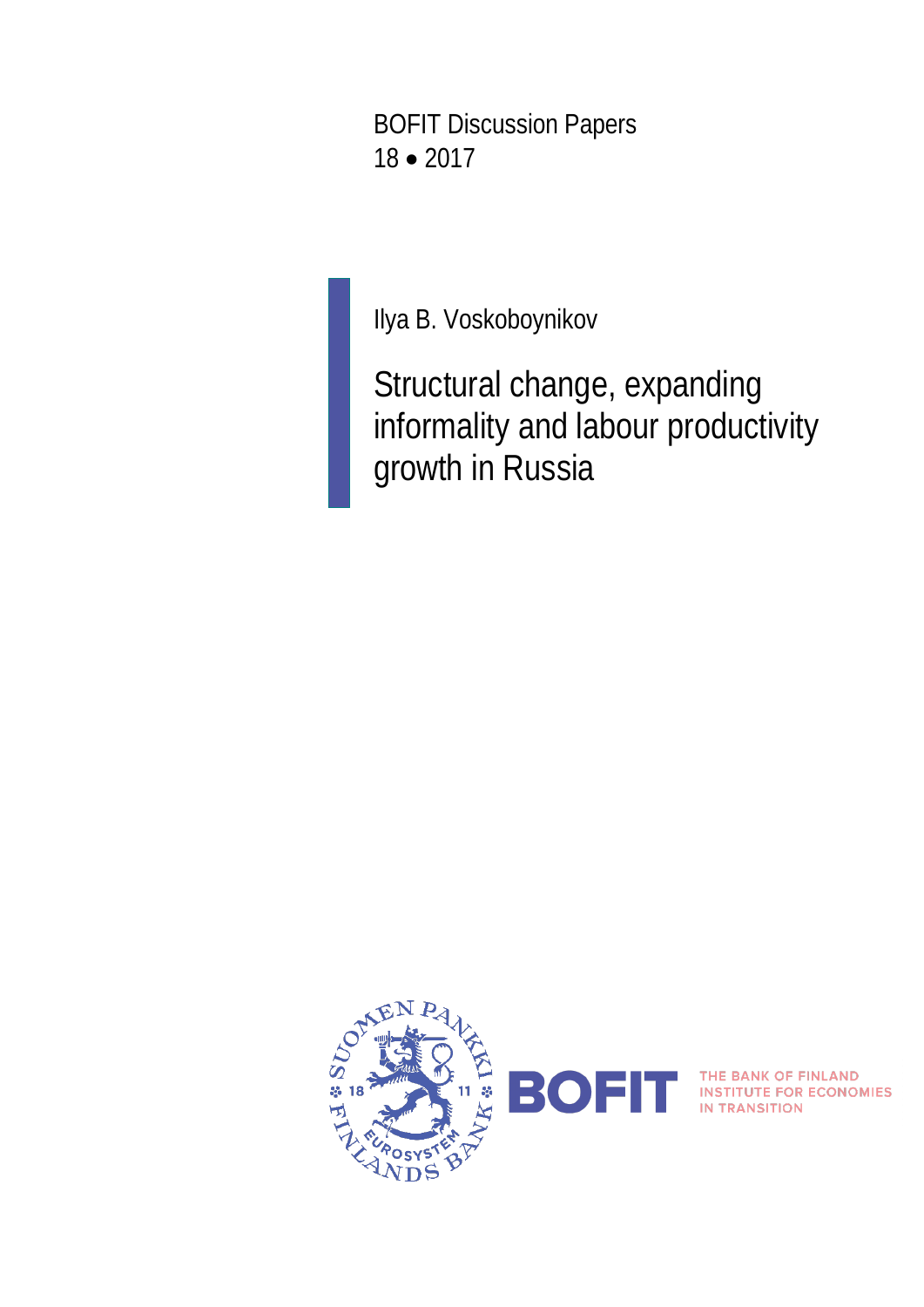BOFIT Discussion Papers Editor-in-Chief Zuzana Fungáčová

BOFIT Discussion Papers 18/2017 28.11.2017

Ilya B. Voskoboynikov: Structural change, expanding informality and labour productivity growth in Russia

ISBN 978-952-323-198-6, online ISSN 1456-5889, online

The views expressed in this paper are those of the authors and do not necessarily represent the views of the Bank of Finland.

Suomen Pankki Helsinki 2017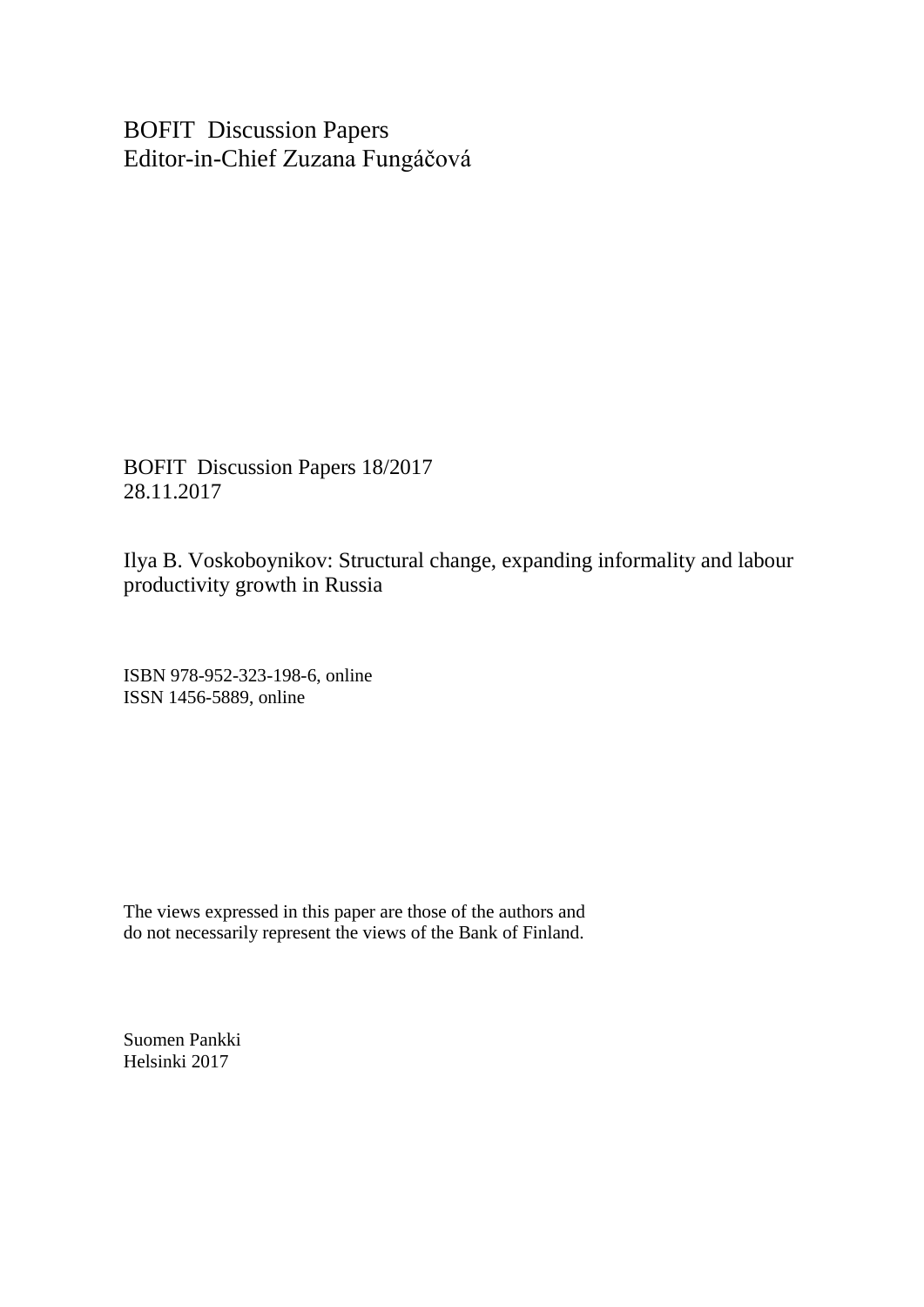# **Contents**

| Appendix C Distributions of labour productivity levels and growth rates by industry 33 |  |
|----------------------------------------------------------------------------------------|--|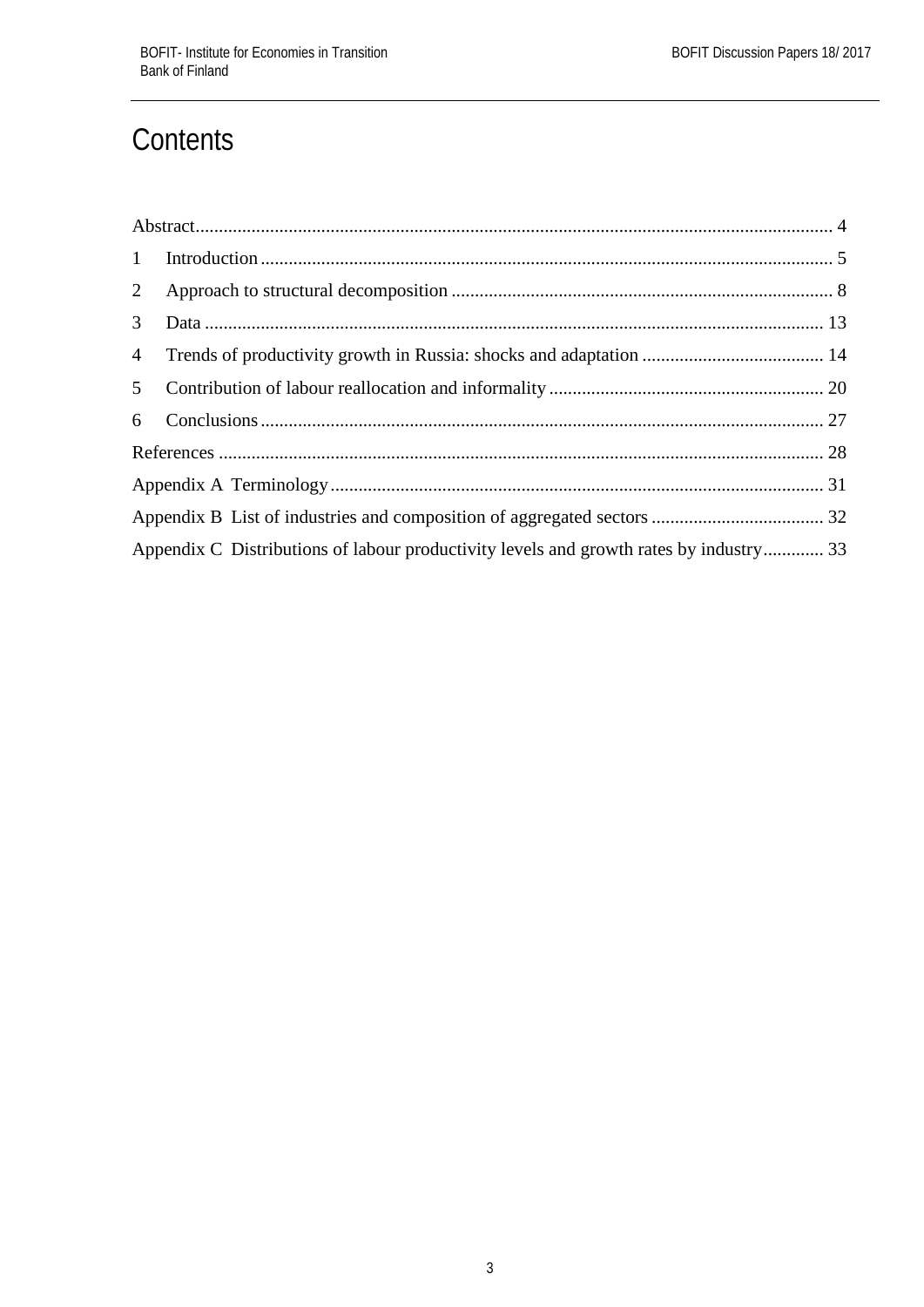### Ilya B. Voskoboynikov

# Structural change, expanding informality and labour productivity growth in Russia

# <span id="page-3-0"></span>Abstract

Intensive growth, structural change and expanding informality has characterized many developing and emerging economies in recent decades. Yet most empirical investigations into the relationship between structural change and productivity growth overlook informality. This paper includes the informal sector in an analysis of the effects of structural changes in the Russian economy on aggregate labour productivity growth. Using a newly developed dataset for 34 industries covering the period 1995–2012 and applying three alternative approaches, aggregate labour productivity growth is decomposed into intra-industry and inter-industry contributions. All three approaches show that the overall contribution of structural change is growth-enhancing, significant and attenuating over time. Labour reallocation from the formal sector to the informal sector tends to reduce growth through the extension of informal activities with low productivity levels. Sectoral labour reallocation effects are found to be highly sensitive to the methods applied.

Keywords: labour productivity, structural change, informal economy, Russia. JEL Codes: O11, O17, C82, N14.

**Ilya B. Voskoboynikov**, orcid.org/0000-0002-9769-5894. National Research University Higher School of Economics. Permanent address: Russia, Moscow, 101000, Miasnitskaia st. 20, Laboratory for Research in Inflation and Growth. Email: [ivoskoboynikov@hse.ru.](mailto:ivoskoboynikov@hse.ru)

**Acknowledgements**

I acknowledge support from the HSE Basic Research Program, and thank Vladimir Bessonov, Rostislav Kapelyushnikov and Boris Kuznetsov for their valuable comments and suggestions. I owe a special thanks to Vladimir Gimpelson, who helped me in early stages of this project. I thank Greg Moore for excellent proofreading, which improved the draft substantially. Various versions of this paper have been presented in the research seminar of the department of economics at Higher School of Economics (20 May 2015), the research seminar at the Bank of Finland's Institute for Economies in Transition (13 October 2015), the 34th General IARIW Conference in Dresden (25 August 2016) and at a conference in honour of Elinor Ostrom "Informality and Development" at the Indiana University, Bloomington (23 October 2016). The participants and discussants in these events provided many valuable comments. The usual disclaimer on errors and omissions applies.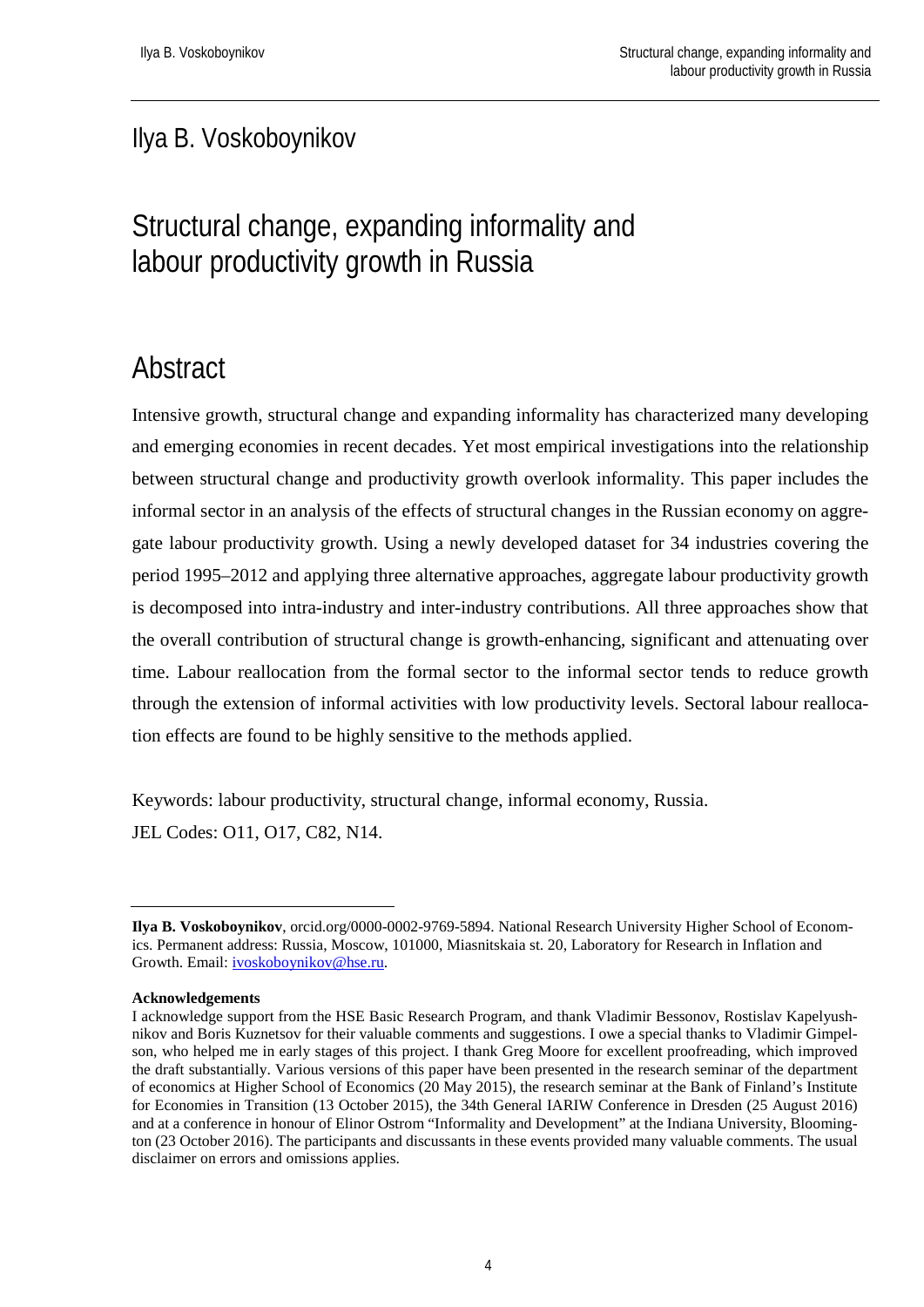# <span id="page-4-0"></span>1 Introduction

The past two decades witnessed intensive growth and structural change in emerging and developing economies (Diao, McMillan and Rodrik, 2017). Many such economies are characterized by sizable informal sectors that account for the substantial share of employment and value-added production (Hassan and Schneider, 2016).

Vries et al. (2012, p. 219) observe that when formal and informal activities within industries are not distinguished, estimation of the impact of structural change on growth may be biased. Researchers have also begun to explore the link between informality and productivity. Restuccia (2013, 93), for example, asserts that informality is the response of less productive entrepreneurs to tightened regulations.

Indeed, informality itself can create economy-wide distortions that are harmful to productivity. McKinsey (2006), for instance, singles out informality as a major reason for the productivity gap between Brazil and the US.<sup>[1](#page-4-1)</sup> Marcouiller et al. (1997) identifies informality as the cause of low productivity growth in construction, manufacturing and retailing in Latin America. Using Mexico as his subject, Leal-Ordóñez (2014) specifies three types of distortions induced by the informal sector: misallocation of resources to small, stagnant plants; distortions in occupational choices; and distortions in capital use in informal establishments. Such distortions were earlier found to lower Mexican productivity in manufacturing, retail, wholesale and services (Busso, Fazio and Levy, 2012).

Even with new research, few empirical studies deepen our understanding of the impact of structural change on productivity growth when labour outflow to the informal sector is explicitly included. The exception is Vries et al. (2012), which shows that expanding informality generated a growth-reducing reallocation effect in India, while a shrinking informal sector in Brazil produced a growth-enhancing labour reallocation. Vries et al. (2012) apply a conventional shift-share analysis to a decomposition of aggregate labour productivity growth into inter-industry and intra-industry components. Their approach is in line with the pioneering works of Fabricant (1942) and Denison (1962), but still suffers from basic shortcomings. In particular, De Avillez (2012) points to the possible counter-intuitive interpretation of the contributions of labour reallocation in industries to aggregate labour productivity growth. Dumagan (2013) also highlights the problem of fixed weights in this approach, as well as its dependence on aggregation formulae.

<span id="page-4-1"></span><sup>&</sup>lt;sup>1</sup> See also Üngör (2017).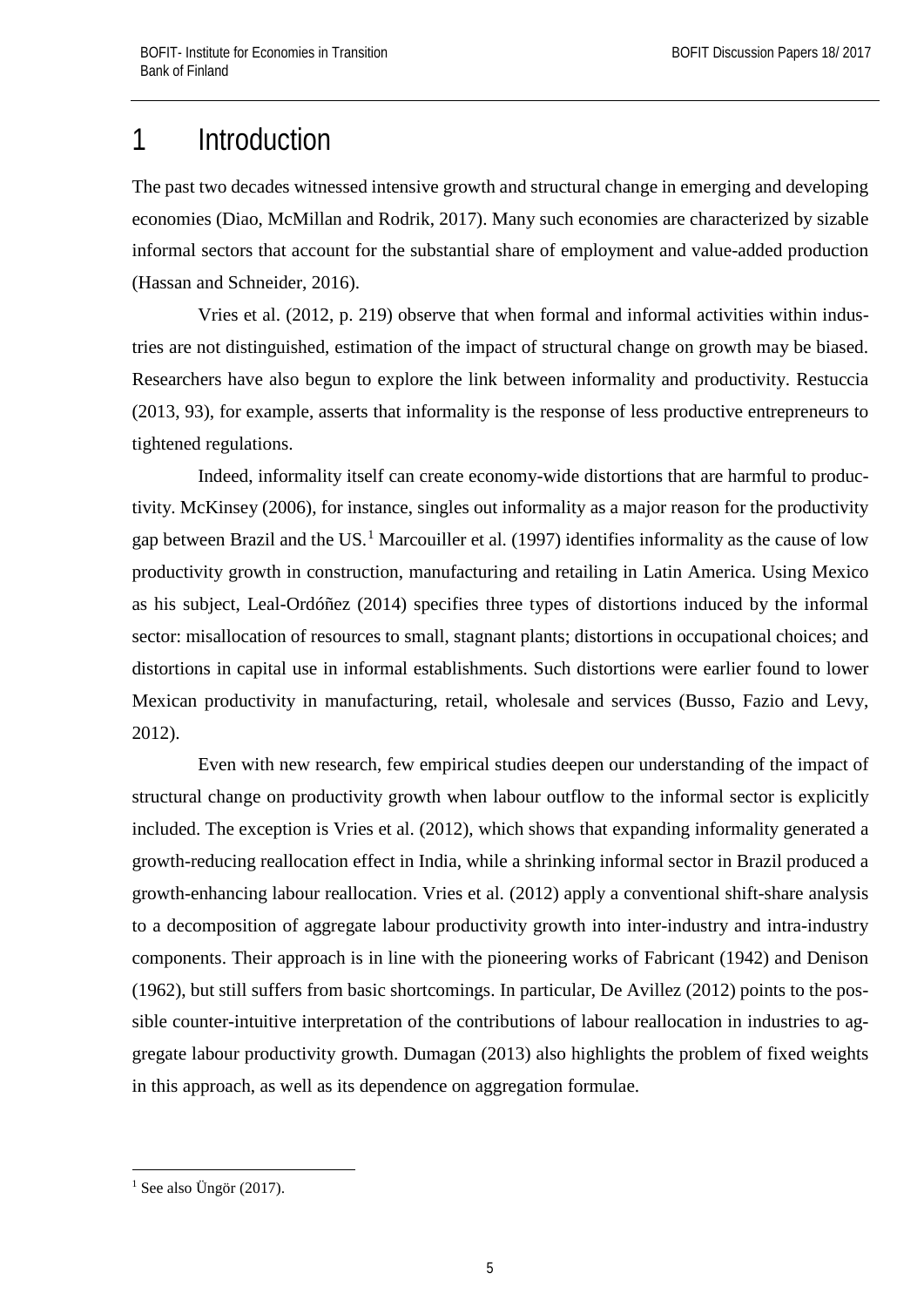<u>.</u>

The case of the post-transition Russia is remarkable in this context. Kapelyushnikov et al. (2012) consider informality as a significant outcome of the shock therapy approaches applied in the early 1990s to speed up the transition from planned economy to market economy. Not only does this historical episode well illustrate the concept of "second-best institutions" suggested by Rodrik (2008), but highlights the struggle to adapt to labour market legislation based on first-best practices of developed economies. Informality emerges as an obvious solution in a weak institutional environment with poor state enforcement that forces firms and workers to adapt. Thus, Russia's transition created the pre-conditions for expansion of its informal economy.

This shift of labour into the informal sector has continued for a quarter of a century, even during the boom years of the Russian economy (1999–2008). Although the informal sector smoothed the negative consequences of the shock therapy in Russia, absorbing excessive labour, its consequences for productivity growth, as Kapelyushnikov et al. (2012) point out, was harmful in two respects.[2](#page-5-0) First, employment contracts were poorly enforced, so employees had little incentive to invest in improving their skills (i.e. increase human capital). Second, the persistence of obsolete jobs hindered the emergence of jobs relevant to changed economic circumstances.

The present paper has two key aims. First, it considers the impact of expanding informality on labour productivity growth in Russia. For this, I develop a new industry-level data set that includes variables for output and labour input for the period 1995 to 2012. It draws upon industrylevel series from the Russia KLEMS database (Timmer and Voskoboynikov, 2016) and splits them into formal and informal segments.<sup>[3](#page-5-1)</sup> Second, in addition to the traditional approach, I apply two newer methods to the shift-share analysis. These newer methods are better tailored for strong volatility of domestic relative prices than the traditional approach (Tang and Wang 2004; Sharpe 2010).

This study is a novel attempt to assess the impact of structural change on growth of the Russian economy.<sup>[4](#page-5-2)</sup> I decompose aggregate labour productivity growth into intra-industry and interindustry contributions. All three approaches (traditional plus the two new methods) provide consistent evidence of a link between structural change and productivity. *Overall*, structural change in Russia has been growth-enhancing, significant and attenuating over time. Explicit estimation of labour reallocation between formal and informal sectors of the economy, something new in the case

<span id="page-5-0"></span><sup>&</sup>lt;sup>2</sup> In this context, Kapelyushnikov et al. (2012) also mentions informal relations within firms and assumes that such relations help inefficient firms to survive. Here, I do not deal with the effect of informality *within* firms, focusing on producers formally associated with some legal entity such as a registered company (formal segment) and all other organizational forms of production (informal segment).

 $3 \text{ See Appendix A}$  on the usage of terms formal/informal sectors and segments through the text.

<span id="page-5-2"></span><span id="page-5-1"></span><sup>4</sup> Vries et al. (2012) apply a conventional shift-share analysis to the Russian economy in 1995–2009. They use an earlier release of the Russia KLEMS dataset (1995–2009) with no informal split.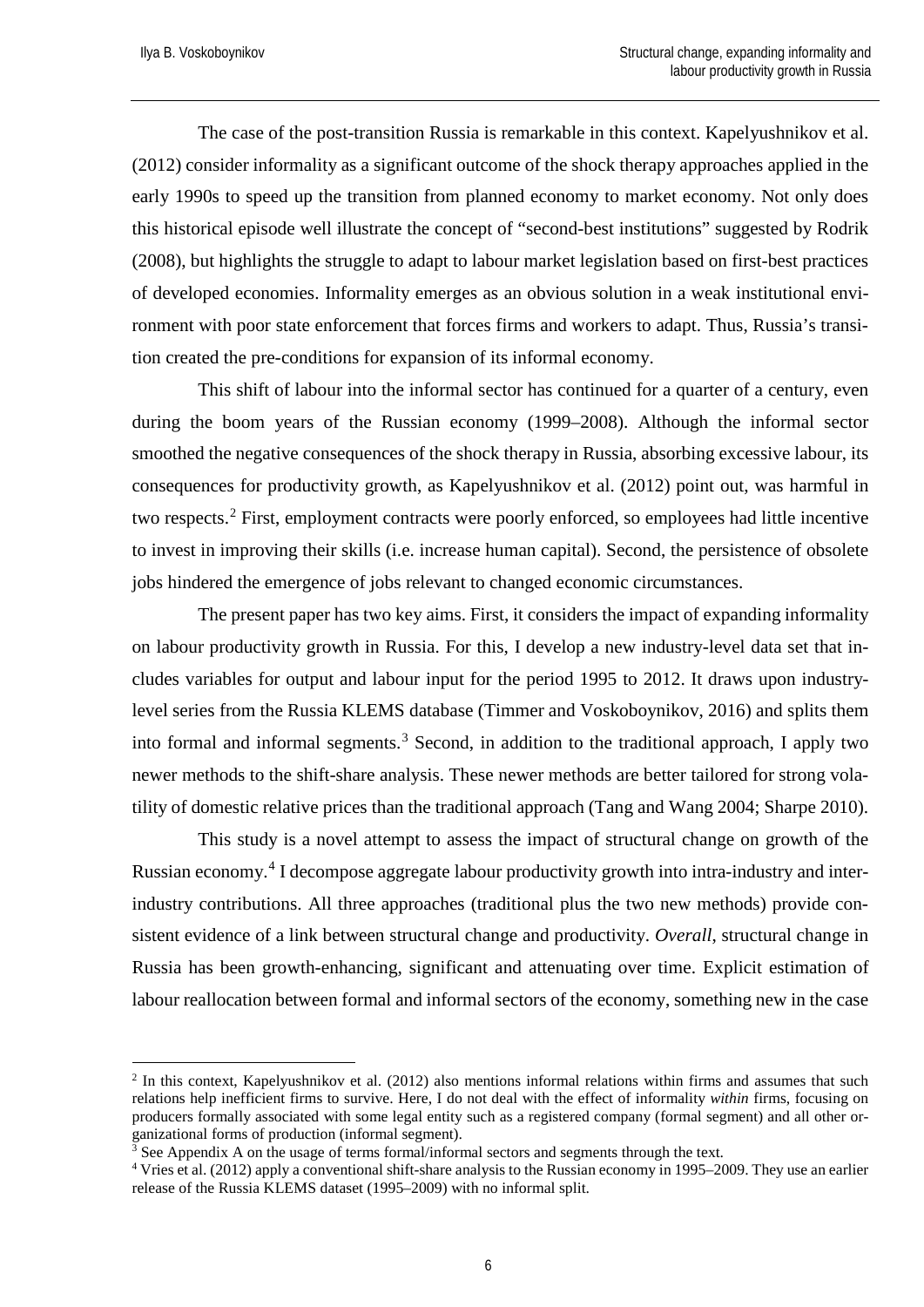of Russia, leads to a reduction in the overall contribution effect due to expansion of the informal segments of industries with low productivity levels. At the same time, *sectoral* labour input reallo-cation effects, which are discussed in the literature,<sup>[5](#page-6-0)</sup> are found to be highly sensitive to the assumptions of the methods and to the presence of the informal split.

Following the official definition of the Russian statistics office (Rosstat), a worker is con-sidered informal if they are not employed by a corporation or some other legally recognized entity.<sup>[6](#page-6-1)</sup> Because our focus is on labour reallocation between formal and informal segments, I also disaggregate data for each industry by informal and formal segments. While there is a long discussion in the literature on how to define informality, I rely here on a simple definition that associates informality with properties of the firm or enterprise, rather than the worker.<sup>[7](#page-6-2)</sup>

Finally, the limitations to the present study should be mentioned. Consideration of informality problem at the industry level ignores the contribution of labour reallocation between firms within an industry, which can be significant.<sup>[8](#page-6-3)</sup> I am also limited to the definition of informality used in the Russian system of national accounts, which, while not entirely satisfactory, is at least consistent. Of course, the share of informality depends on its definition as we see in the household survey data.<sup>[9](#page-6-4)</sup> However, from a macro perspective, it is the only definition that considers the economy as a whole, rather than the corporate sector for firm-level surveys. Moreover, it is consistent with the total economy measure of economic growth.

The paper has the following structure. Section 2 presents alternative approaches to the shiftshare analysis that are used in the following sections. Section 3 describes the process of data construction and sources. Section 4 overviews major industry-level productivity and employment trends and points out productivity gaps between formal and informal segments of the economy that are essential for the analysis. Section 5 discusses the outcomes of decomposing labour productivity growth rates into *intra*- and *inter*-industry effects. Section 6 concludes.

<span id="page-6-0"></span> <sup>5</sup> See e.g. Diao, McMillan and Rodrik (2017).

<span id="page-6-1"></span><sup>6</sup> Formally, Rosstat classifies a worker as informal, if he or she is a non-incorporated entrepreneur or an employee of such an entrepreneur, if he or she is engaged in a farm enterprise or works in his or her own household and produces goods and services for own consumption (Kapelyushnikov 2012, 21). This definition is not entirely satisfactory, but it is the only one that is consistent with Russian national accounts.

<span id="page-6-2"></span> $<sup>7</sup>$  Alternative definitions of informality and their application to the Russian employment are discussed by Lehman and</sup> Zaiceva (2013), Gimpelson and Kapelyushnikov (2015) and Lehman (2015).

<span id="page-6-3"></span><sup>8</sup> See e.g. Brown and Earle (2008).

<span id="page-6-4"></span><sup>&</sup>lt;sup>9</sup> Surveys of Lehmann and Zaiceva (2013) and Gimpelson and Kapelyushnikov (2015).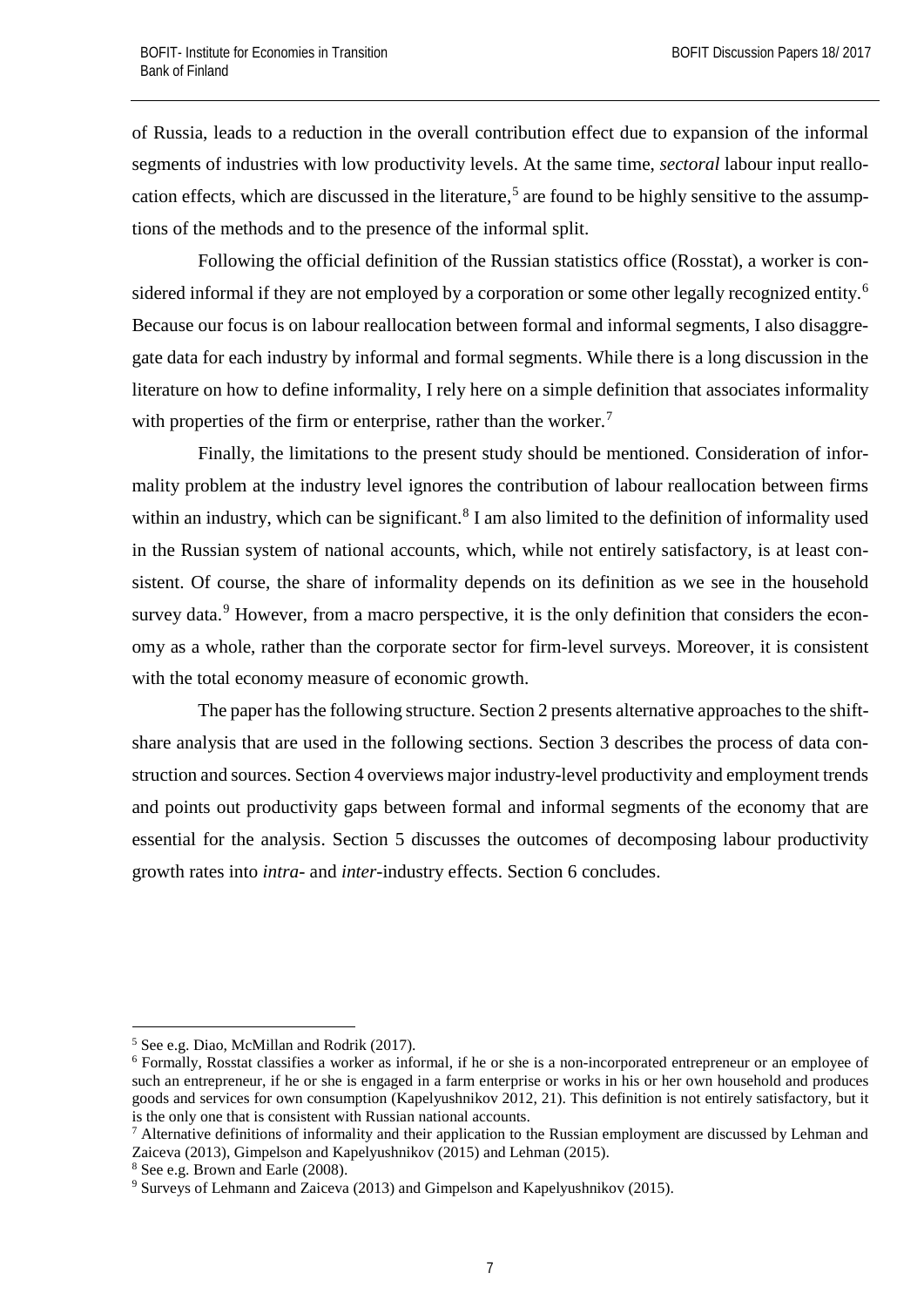# <span id="page-7-0"></span>2 Approach to structural decomposition

Reallocation of workers across industries contributes to aggregate labour productivity growth. Many studies have described this phenomenon,<sup>[10](#page-7-1)</sup> but the strand originates from the study of Fabricant (1942), which decomposes the increment of aggregate labour productivity growth into intra-industry and inter-industry components. The former is caused by accumulation of human and physical capi-tal, intangible assets and technological progress.<sup>[11](#page-7-2)</sup> The latter depends on structural changes in the economy. Assuming the additivity of output in constant prices

$$
\overline{\overline{Y}}^t = \sum_n^N \overline{Y}_n^{t,12} \tag{1}
$$

where  $Y^t$  is aggregate output in year *t*,  $Y_n^t$  is the output of industry *n*, and *N* is the number of industries, the change in the aggregate labour productivity  $\Delta \overline{X}$  ( $X \equiv Y/L$ ) can be written as

$$
\Delta \overline{\overline{X}} = \sum (s_{L,n}^0 \Delta \overline{\overline{X}}_n) + \sum (\Delta s_{L,n} \overline{\overline{X}}_n^1) = \sum (s_{L,n}^0 \Delta \overline{\overline{X}}_n) + R. \tag{2}
$$

The last term in the second expression captures the reallocation effect  $R \equiv \sum (\Delta s_{L,n} X_n^1)$ . In turn, weights  $s_{L,n}^t$  are shares of industry *n* in total labour.<sup>[13](#page-7-4)</sup>

Vries et al. (2012, sec. 4) show that (2) depends on the level of disaggregation. Formally, applying (2) to the case when each industry *n* consists of  $M_n$  sub-industries, the corresponding labour productivity increment can be represented as

$$
\Delta \bar{X}_n = \sum_{m}^{M_n} \left( \left( \frac{L_{n,m}^0}{L_n^0} \right) \Delta \bar{X}_{n,m} \right) + R_n,\tag{3}
$$

<span id="page-7-1"></span><sup>&</sup>lt;sup>10</sup> See the review in (G. de Vries, Timmer, and Vries 2015).

<span id="page-7-2"></span> $11$  The contribution of multifactor productivity growth, which is usually interpreted as the outcome of technological change, may also be explained in terms of a temporary disequilibrium that is caused by a delayed reaction to technological changes in previous periods, terms of trade, low mobility of labour and capital, as well as various competitive barriers. (Reinsdorf, 2015).

<span id="page-7-3"></span> $12$  For brevity's sake, we skip summation indices. A variable is marked with a double bar if it depends on output in constant prices with fixed weights (Laspeyres index formula).

<span id="page-7-4"></span> $13$  Diewert (2014) notes that interpreting sectoral contributions to structural change may be difficult. Say an increase of labour share of one industry is offset by changes in labour shares of other industries. If the number of industries involved is greater than two, there is no way to determine how the increase of the labour share of a certain industry is offset by decreases in labour shares of the other industries. The same logic applies to changes in relative prices. The *total reallocation effect*, of course, remains correct. Thus, sectoral contributions should be considered as the labour input reallocation effect rather than sectoral contributions to structural change.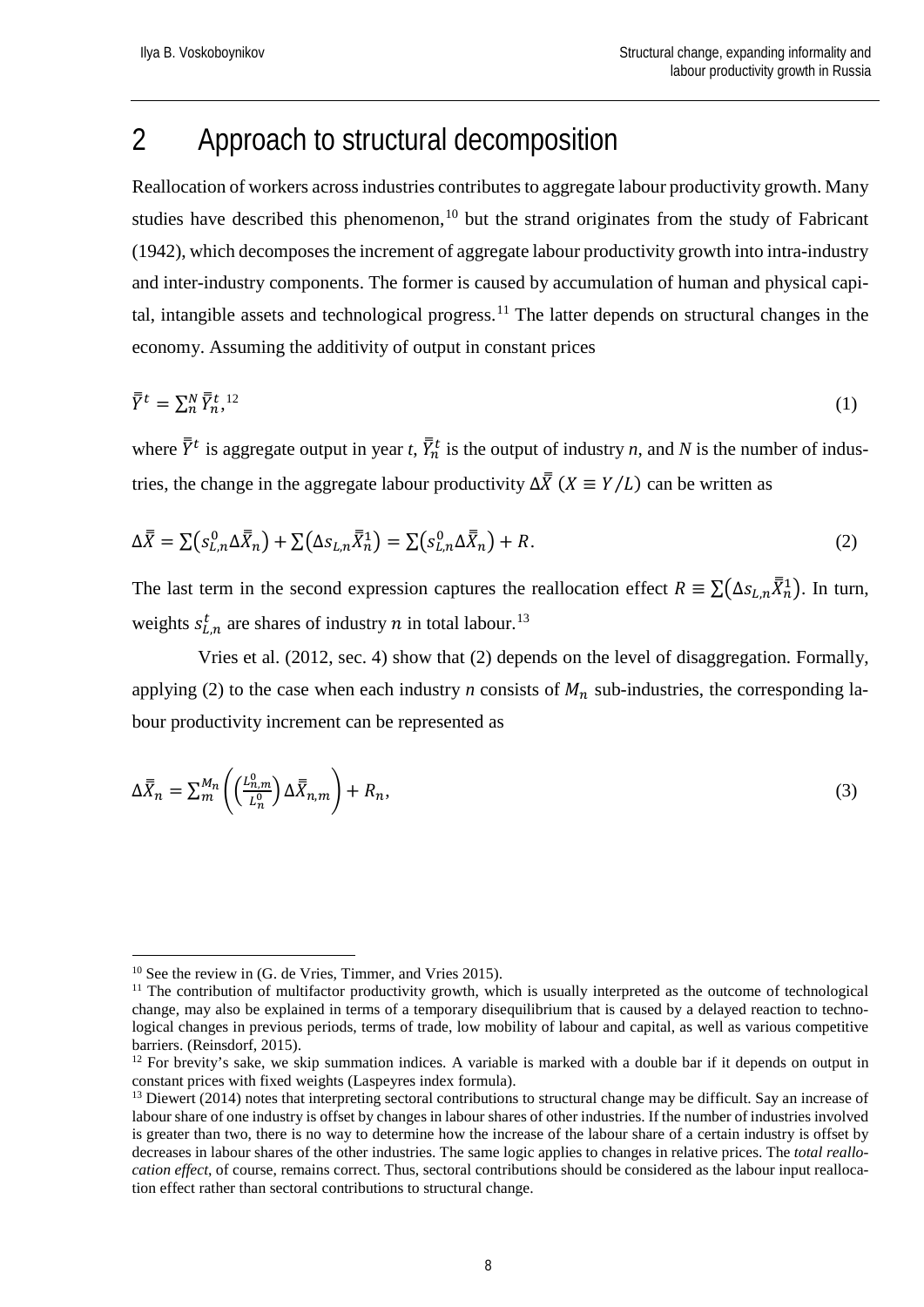where  $\left(\frac{L_{n,m}^0}{L_n^0}\right)$  $\frac{n_{\rm th}}{n_{\rm h}}$ ) is the labour share of industry *n*, and  $\Delta X_{n,m}$  is the labour productivity growth of subindustry *m* in industry *n*. In turn,  $R_n$  is the effect of labour reallocation between sub-industries of *n*. Substituting (3) into (2), we obtain

$$
\Delta \overline{\overline{X}} = \sum_{n}^{N} \sum_{m}^{M_n} \left( s_{L;n,m}^0 \Delta \overline{\overline{X}}_{n,m} \right) + \sum \left( s_{L,n}^0 R_n \right) + R,\tag{4}
$$

where  $s_{L:n,m}^0 = (L_{n,m}/L)$ .

It is useful to represent decomposition (2) in terms of growth rates, rather than levels. Dividing both sides of equation (2) by  $\bar{\bar{X}}$  and making simple algebra manipulations, we come to

$$
\bar{\bar{\gamma}} = \sum (s_{\bar{\gamma},n}^0 \bar{\bar{\gamma}}_n) + \sum (s_{\bar{\gamma},n}^0 \sigma_n) + \sum (s_{\bar{\gamma},n}^0 \sigma_n \bar{\bar{\gamma}}_n). \tag{5}
$$

Here  $\gamma \equiv \Delta X/X_0$  represents labour productivity growth rates,  $S_{\bar{Y},n}$  are the shares of the output of industry *n* in aggregate output and  $\sigma$  is the growth rates of labour shares. Equation (5) originates from Denison (1962) and, following Dumagan (2013), we refer to it as TRAD. The first term represents the contribution of labour productivity growth in industries. In turn, the second and the third terms taken together are associated with reallocation, or the "between" effect. Nordhaus (2002) labels these the "Denison" and "Baumol" effects.

The *Denison effect* is the contribution of labour reallocation between industries with different productivity levels. It explains why labour productivity acceleration in a certain industry can be harmful for the economy by slowing aggregate productivity growth. To illustrate, consider two industries in the economy, with industry A more productive than B  $(X_A^0 > X_B^0)$ . Because of, say, technology improvements in industry A its labour productivity level goes up, while the rest of the economy remains unchanged. Under the condition of constant demand for their product, industry A starts releasing workers, who find new jobs in B. As a result, the labour share shrinks in industry A  $(\Delta s_{L, A} < 0)$  and expands in industry B  $(\Delta s_{L, B} > 0)$ , being both equal in absolute magnitude, or  $\Delta s_{L,B} = -\Delta s_{L,A}$ . At this point, the terms of industries A and B in the Denison effect component of  $(5)$  are

$$
s_{\bar{Y},A}^{0} \sigma_{A} + s_{\bar{Y},B}^{0} \sigma_{B} = \Delta s_{L,B} \left( s_{\bar{X},B}^{0} - s_{\bar{X},A}^{0} \right) < 0. \tag{6}
$$

In other words, the negative contribution of the employment share in A is more harmful for aggregate growth than a positive contribution of B, because the *initial* productivity of A is higher than B. It also follows from (6) that the Denison effect is independent of labour productivity growth in industries. Its direction is specified by shifts in labour shares and relative productivity levels only.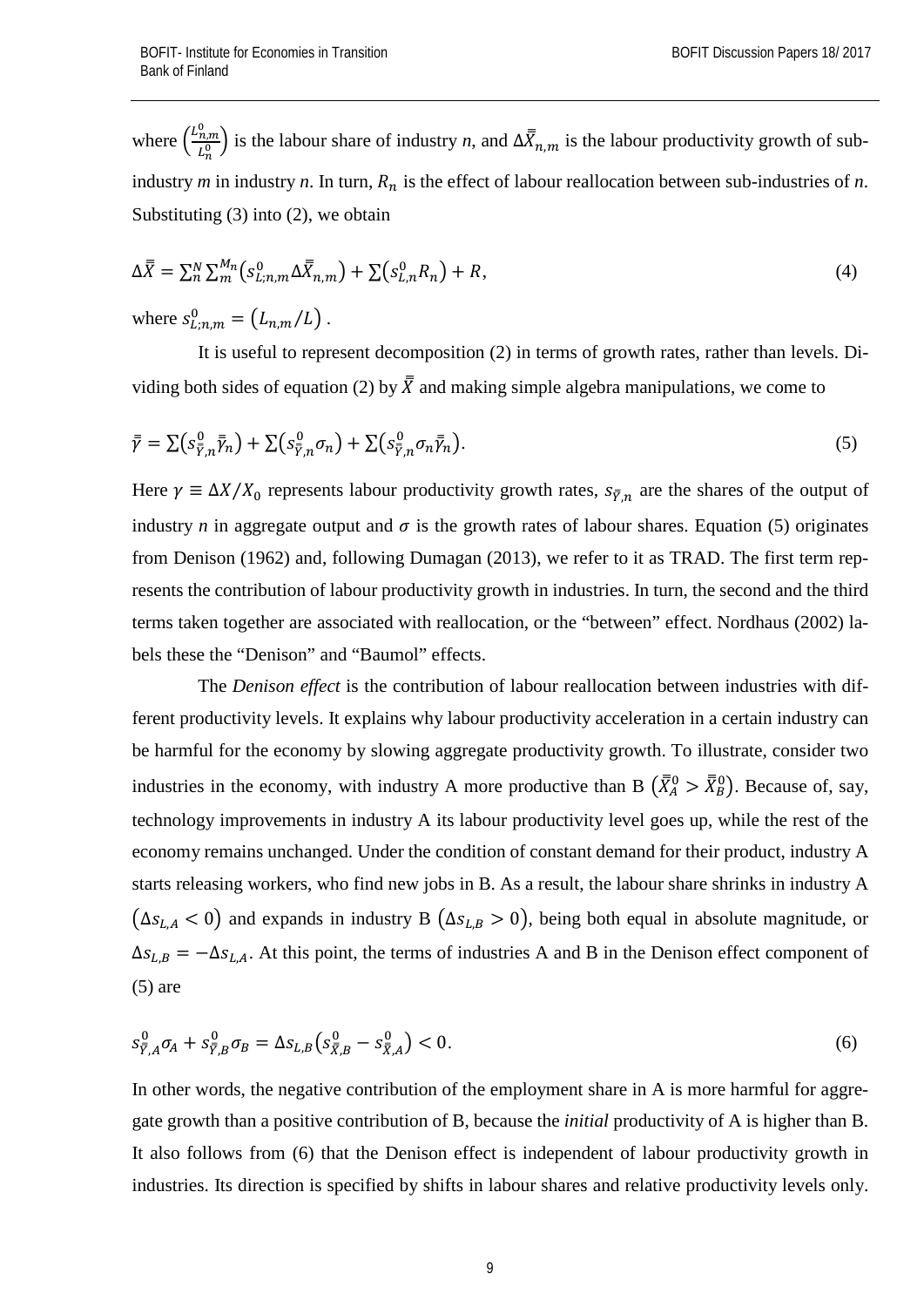Denison (1962) even mentions that the aggregate labour productivity growth can be negative even if productivity growth in all industries is nil.

The *Baumol effect*, represented by the last term in (5), reflects the contribution of labour reallocation between progressive industries with high productivity growth and stagnant industries with low growth (Baumol, 1967).

The literature mentions a counterintuitive interpretation of reallocation in certain cases of TRAD.[14](#page-9-0) For example, consider industry *n* with a below-average productivity level. Intuitively, if *n* hires more workers from more productive industries ( $\sigma_n > 0$ ), the reallocation effect should be negative. However, as it follows from (5), contribution  $s^0_{\bar{Y},n} \sigma_n$  is positive. Similarly, when the employment share of an industry with below-average productivity shrinks ( $\sigma_n < 0$ ), its labour productivity falls ( $\bar{\gamma}_n < 0$ ). As can be seen from the third term in (5),  $s_{\bar{Y},n}^0 \sigma_n \bar{\gamma}_n$ , the contribution of reallocation is also positive.

To resolving this, an alternative approach was developed at the Centre for the Study of Living Standards (CSLS) and implemented in the series of publications (De Avillez, 2012) that account for the difference between productivity levels in an industry and the economy as a whole. With some algebra, we get the explicit expression for the CSLS decomposition:

$$
\bar{\bar{\gamma}} = \sum \left( s_{\bar{\gamma},n}^0 \bar{\bar{\gamma}}_n \right) + \sum \sigma_n \left( s_{\bar{\gamma},n}^0 - s_{L,n}^0 \right) + \sum \sigma_n \left( s_{\bar{\gamma},n}^0 \bar{\bar{\gamma}}_n - s_{L,n}^0 \bar{\bar{\gamma}} \right). \tag{7}
$$

Compared against each other, we see that the first term is the same in both the TRAD and CSLS equations, (5) and (7) respectively. However, industry-level components of the second term in (7), the Denison effect, become negative if employment increases in an industry with a below-average level of labour productivity. In this case,  $\sigma_n(s_{\bar{y},n}^0 - s_{L,n}^0) = \Delta s_{L,n}(\frac{\bar{x}_n^0}{\bar{x}^0} - 1) < 0$ . By analogy, the Baumol effect in the case of a low-productivity shrinking industry is positive.

A major source of uncertainty of TRAD and CSLS is the assumption in (1) of additivity of output in constant prices. Since (1) holds if aggregated output is calculated with fixed weights in constant prices for a certain base year, the output series are sensitive to the choice of year. This measurement uncertainty increases with larger changes in relative prices of the current year relative to the base year. Such dramatic changes are not limited to transition economies. Indeed, large changes in prices in developed economies typically have come from rapid development of information and communications technologies (Nordhaus, 2002), while transition economies experienced smoothing of multiple distortions of the planned economy period (Campos and Coricelli,

<span id="page-9-0"></span><sup>&</sup>lt;sup>14</sup> See e.g. De Avillez (2012) and Reinsdorf (2015).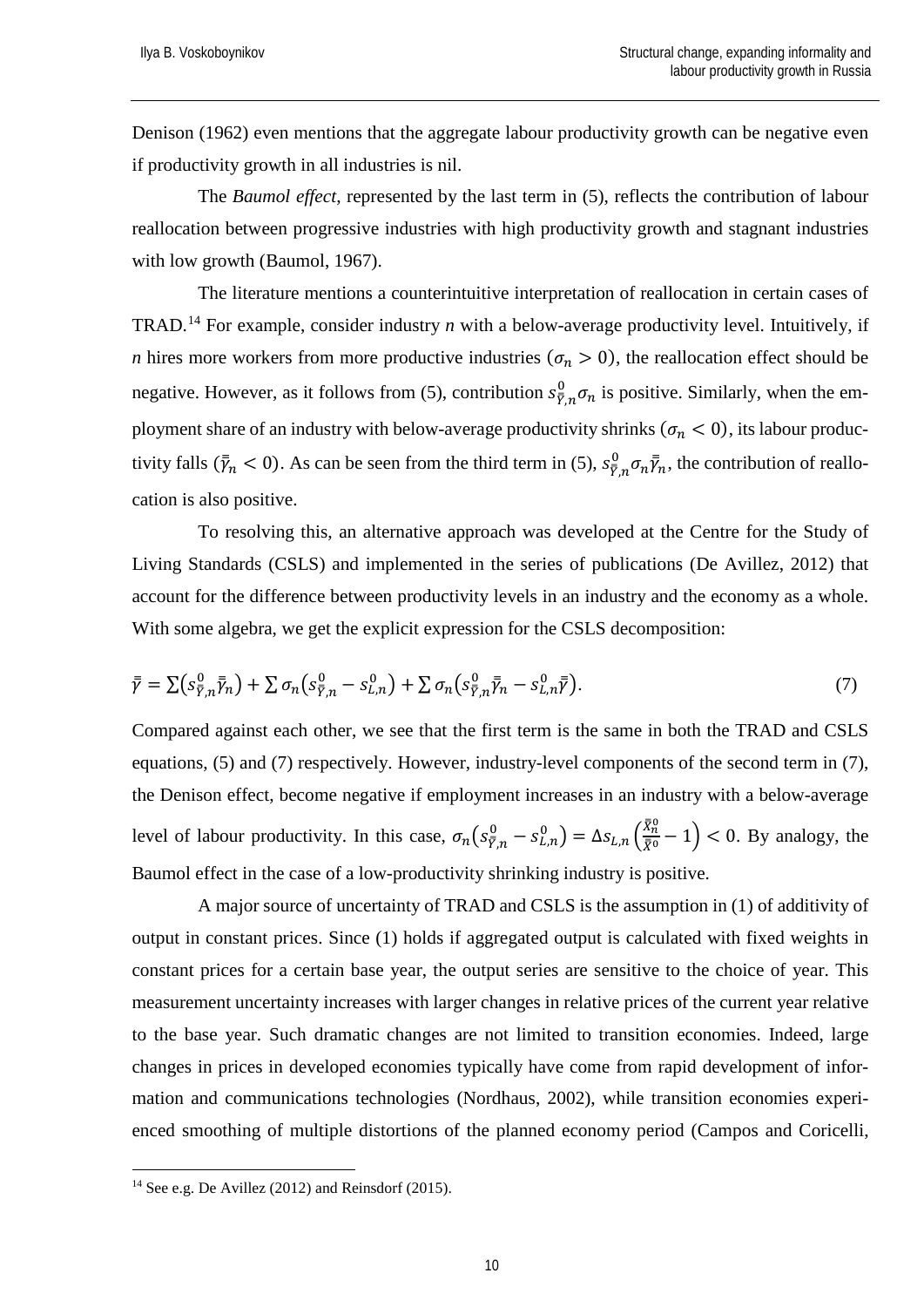2002). Global oil prices are a source of large variations in relative prices specific to the Russian economy.

As recommended by the System National Accounts, the conventional solution for this mismeasurement problem is the substitution of volume indices in constant prices with chained volume indices.<sup>[15](#page-10-0)</sup> In such case, the exact additivity assumption (1) no longer holds and requires some other approach to the shift-share analysis that is consistent with the chained volume indices system. The suggestion of Tang and Wang (2004) is the Generalized Exactly Additive Decomposition (GEAD).<sup>[16](#page-10-1)</sup> The counterpart of (1) in GEAD is the additivity of output *V* in current, rather than constant, prices, so

$$
V = \sum V_n. \tag{8}
$$

Here, real output  $Y$  refers to nominal output adjusted for the level of current prices relative to the price level of a certain base year  $Y \equiv V/P$ .

With  $(8)$ , an aggregated labour productivity level X can be represented as

$$
X \equiv \frac{Y}{L} = \frac{V}{PL} = \frac{\sum V_n}{PL} = \frac{1}{L} \sum \frac{V_n}{P_n} \frac{P_n}{P} = \sum \frac{Y_n}{L_n} \frac{L_n}{L} \frac{P_n}{P} = \sum S_{L,n} p_n X_n,\tag{9}
$$

where  $p_n \equiv (P_n/P)$  is the relative price index of industry *n*. Specifying  $s_n \equiv s_{L,n} p_n$ , we represent the aggregated labour productivity level as

$$
X = \sum s_n X_n,\tag{10}
$$

and, with small manipulations, aggregated labour productivity growth as

$$
\gamma = \sum s_{Y,n}^0 \gamma_n + \sum s_{X,n}^0 (s_n^1 - s_n^0) + \sum s_{X,n}^0 (s_n^1 - s_n^0) \gamma_n, \tag{11}
$$

where  $s_{Y,n}^0 = (Y_n^0/Y^0)$  and  $s_{X,n}^0 = (X_n^0/X^0)$  is the ratio of productivity level in industry *n* to the aggregated one. Equation (11) is the GEAD decomposition with the first term being within contributions of industries, the second one is interpreted as the Denison effect, and the third one is the Baumol effect.

Dumagan (2013) shows that, along with the superiority in terms of the fixed weights problem, GEAD has two additional advantages over TRAD. First, the "within" component in GEAD, i.e. the first term in (11), depends only on industry price deflators. In TRAD, i.e. the first term in

<span id="page-10-0"></span><sup>&</sup>lt;sup>15</sup> (System of National Accounts, 1993: 1.17, System of National Accounts 2008: 15.21). For more on chain volume output indices in Russian statistics see Rosstat (2014, section 3).

<span id="page-10-1"></span><sup>&</sup>lt;sup>16</sup> See also the literature reviews in Balk (2014) and Reinsdorf (2015).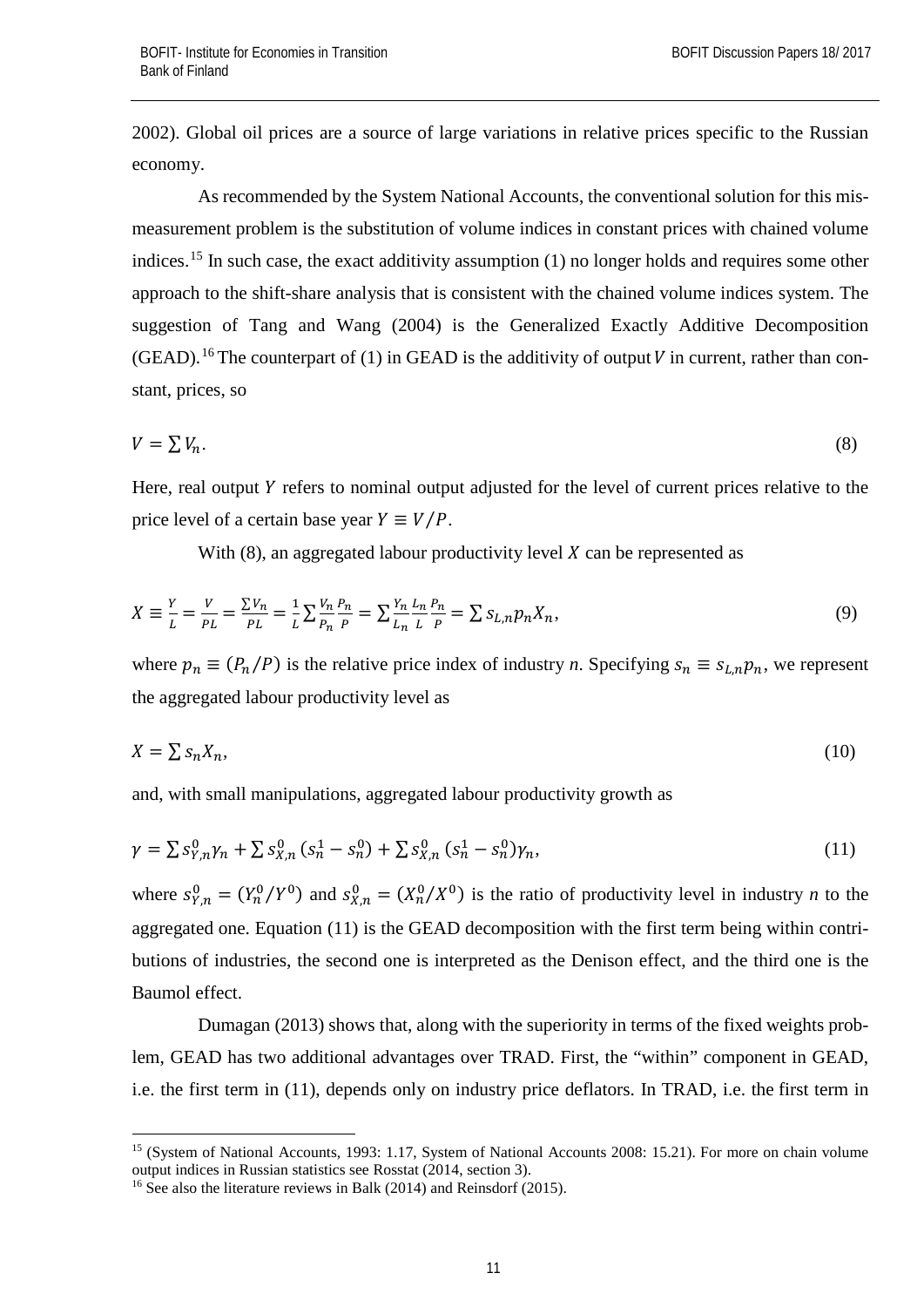(5), it also rests on the price deflator for the total economy.<sup>[17](#page-11-0)</sup> In other words, the TRAD decomposition is sensitive to the relationship between industry-level deflators and the aggregated deflator. Second, unlike TRAD, GEAD recognizes changes in aggregate productivity growth that are caused by variations in relative prices. Such changes do not necessary lead to labour reallocation and can be explained, for example, by extra inflow of capital services.

All three methods are implemented in the present study. The TRAD method assumes fixed relative prices for industry products. It is widely used in the literature for the analysis of structural changes and the literature provides a rich context for comparisons across time and space. In addition, it provides an opportunity for interpretation of the reallocation effect as the sum of two effects, i.e. labour reallocation between industries with different productivity levels (Denison effect) and growth rates (Baumol effect). The second method, CSLS, uses the same assumption of fixed product weights as TRAD, but provides a better intuitive interpretation than TRAD for sectoral contributions to structural change. Finally, weakening the limitation of fixed relative prices leads to GEAD. This approach allows us to explore splits of the reallocation effect into Denison and Baumol components.

There is a peculiarity in the interpretation of sectoral contributions to structural change. As noted in footnote 14, Diewert (2014) raises the point difficulty of interpretation if we treat a term like  $\sum s_{X,n}^{0}$  ( $s_n^1 - s_n^0$ ) in (11) as independent. The increase of labour share of the industry is offset by changes in labour shares of other industries. If the number of industries is greater than two, however, there is no way to determine how the increase of the labour share of a certain industry is offset by decreases in labour shares of the other industries. At the same time the total reallocation effect remains correct. Thus, each member of sum  $\sum s_{X,n}^0$   $(s_n^1 - s_n^0)$  should be considered as sectoral the effect of the change in the sectoral labour share*,* rather than the sectoral contribution to structural change.

Considering the rich literature on structural change and labour productivity growth, $^{18}$  $^{18}$  $^{18}$  the list of these three decompositions is hardly comprehensive or perfect.<sup>[19](#page-11-2)</sup> At the same time, the discussed framework amounts to the coherent system of methods with the well-developed economic interpretation. The following sections show how these methods work for the case of Russia.

<span id="page-11-0"></span><sup>&</sup>lt;sup>17</sup> See equations (4.1) and (4.2) in (Dumagan, 2013) for an explicit exposition.

<span id="page-11-2"></span><span id="page-11-1"></span><sup>&</sup>lt;sup>18</sup> See, for example, the alternatives in the following studies (G. J. de Vries et al., 2012; Diewert, 2014; Reinsdorf, 2015). <sup>19</sup> See more about shortages and limitations in (Timmer and Szirmai, 2000; G. J. de Vries et al., 2012; and Reinsdorf, 2015)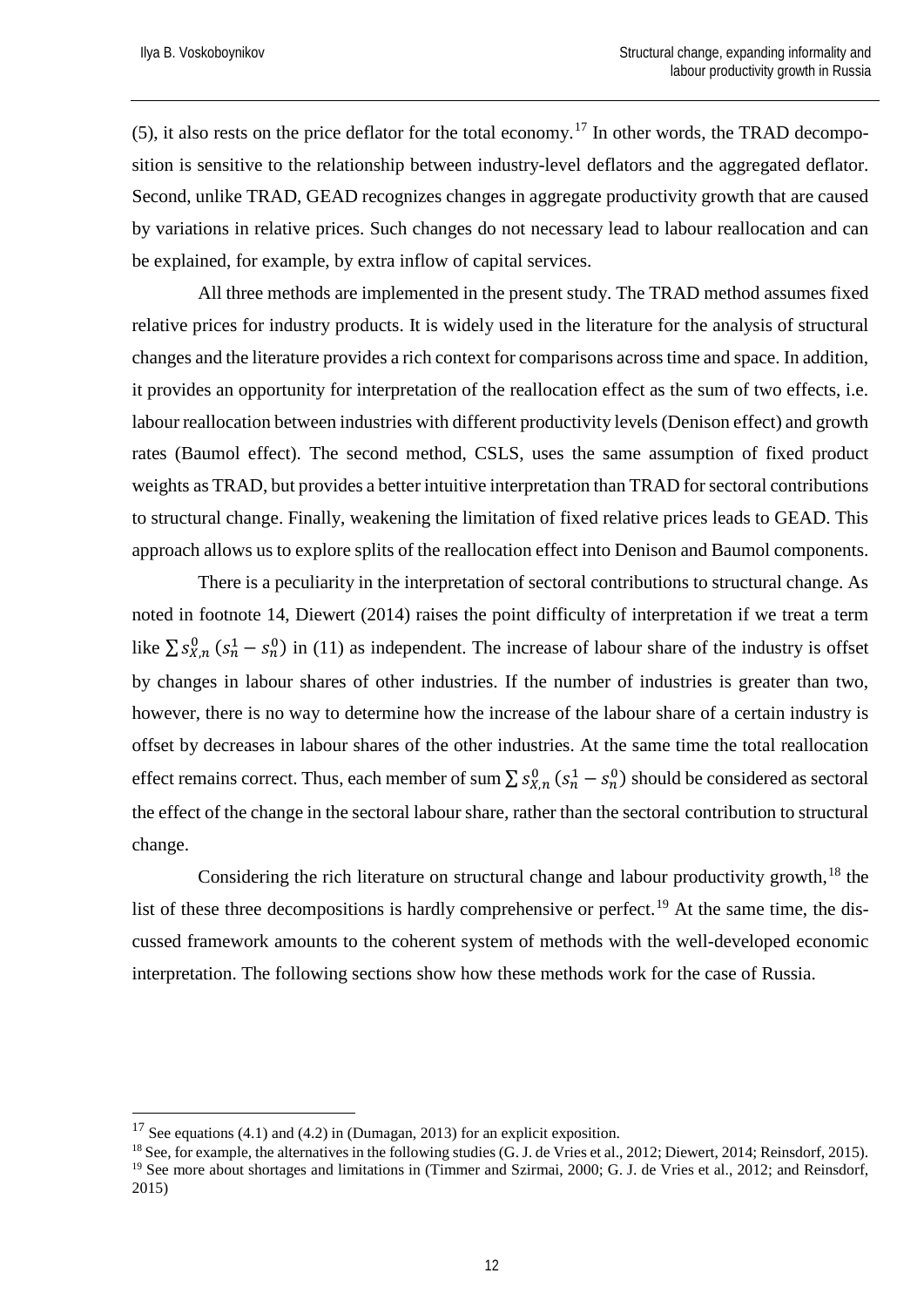# <span id="page-12-0"></span>3 Data

Shift-share analysis methods require industry-level time series data on nominal value added, real value added and labour input. To account for informality, we need to split these series into formal and informal segments for each industry.

The first best option of the data source is the official National Accounts series. However, in case of Russia, Rosstat provides consistent industry-level series only from 2003. The only alternative data source with a time series back to 1995 is Russia KLEMS (Timmer and Voskoboynikov, 2016; Russia KLEMS 2017). This dataset includes backcast estimations of output and inputs back to 1995 that are consistent with the total economy level official SNA series in 1995–2002 and the official industry-level SNA series thereafter.

Next step, we break down the industry-level series into formal and informal segments. As mentioned in the introduction, a worker is considered informal if they are *not* working for a corporation or other recognized legal entity. The informal segment, therefore, is measured statistically as the production in the institutional sector of households in SNA.

Industry-level nominal value added is estimated by Rosstat as the sum of value added in the corporate sector and the household sector. The latter is measured through various indirect esti-mates in accordance with international guidelines.<sup>[20](#page-12-1)</sup> The share of the informal segment in value added is assumed to be the share of household's sector in total value added of a particular industry.<sup>[21](#page-12-2)</sup> Unfortunately, this subset of data is available at the one-digit level only. For example, manufacturing includes thirteen industries, among which the informal segment in 2005 varied from 3% of hours worked in "Electrical and optical equipment" (code 30t33 in Appendix B) to 38% in "Wood and products of wood and cork" (20). To resolve the issue for an industry at the two-digit level, we use shares of a corresponding parent industry from the higher aggregation level.

The share of hours worked in the informal segment of each industry is calculated with data on hours worked in total and in the corporate sector (available starting from 2005).

<span id="page-12-1"></span> $20$  The methodology description for assessing output and value added of the economy, including the informal segment, is available from Rosstat (1998). OECD (2002) provides a general international overview of practices.

<span id="page-12-2"></span><sup>&</sup>lt;sup>21</sup> Rosstat publishes this data. See, for example, (Rosstat, 2014, Table 2.3.44), as well as similar publications for previous years. Since 2002, Rosstat has also released shares of value added adjusted for unobserved economic operations (e.g. Rosstat, 2010, Table 2.3.46-52). The former datasets have the advantage that the share of the sector of households agrees with the share of unobserved economic operations up to 2009. In the succeeding years, the latter falls much faster than the former, which suggest some unreported changes in methodology. I thank Rostislav Kapelyushnikov for enlightening me on this issue.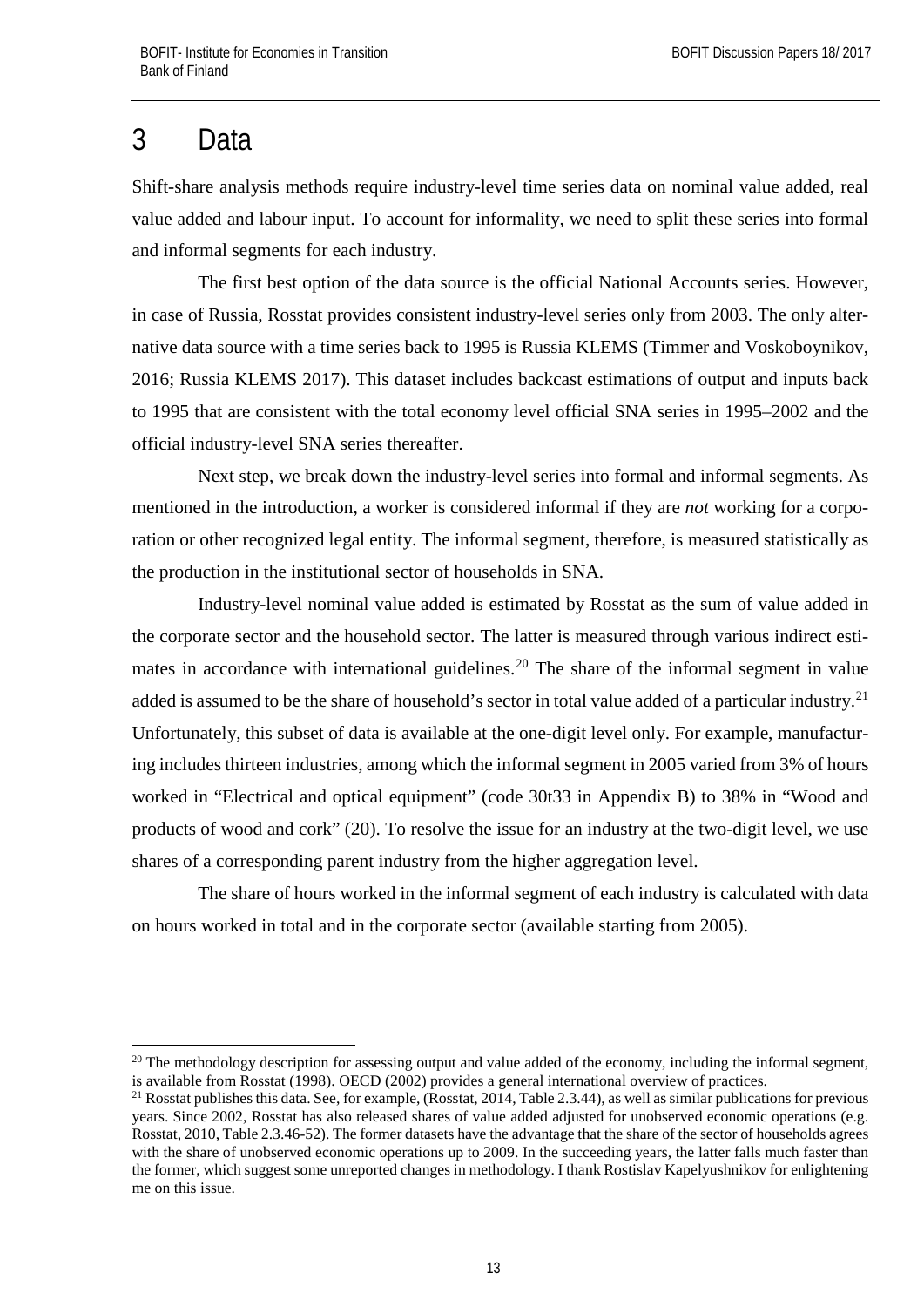There are two exceptions in application of this general approach. First, we set informal share in mining (C) and financial intermediation (J) to zero. Official data estimates for value added in these industries produced by SMEs are less than 0.2% and 1%, respectively.

Finally, we need to estimate real VA series in formal and informal segments. Assuming that the price deflators in these two segments within each industry are the same, we deflate nominal value added by applying the implicit GDP deflators in each industry. These deflators are calculated implicitly with real and nominal value added for each industry as provided in Russia KLEMS.

### <span id="page-13-0"></span>4 Trends of productivity growth in Russia: shocks and adaptation

A peculiarity of the Russian growth pattern in recent decades has been relatively stable employment amidst highly volatile output. This characterized the transformational recession in 1991–1998, the post-transition recovery in 1999–2008 and the stagnation that followed the global financial crisis in 2009 (Kapelyushnikov, Kuznetsov and Kuznetsova, 2012). Figure 1 shows that real value added of the total market economy doubled during 1999–2008, yet employment grew by less than 24%. Another example of this is the reaction of the economy on the global crisis of 2009. While output plummeted by 8.9% in 2009 relative to 2008, the fall of employment was just 3.6%. Although all transition economies passed through the stages of the transformational recession and a subsequent post-transition recovery, albeit with varying depth and duration,  $22$  the employment trends of most economies of Central and Eastern Europe followed GDP growth rather closely. Market reforms in CEEs triggered unemployment rates that kicked up above 10% almost immediately. In contrast, the Russian unemployment level only reached 10% in the sixth year of reforms and peaked at 13.3% in 1998.

This phenomenon highlight a distinctly Russian approach to labour market adjustment to external shocks. It is apparent from the shock therapy episodes in early transition (Layard and Richter, 1995), which saw the emergence of a wide range of informal arrangements between employers and employees to help absorb the impacts of external shocks. In additions to appropriate adjustments in wages and hours worked, Russians could turn to job opportunities in the informal segment (Kape-lyushnikov, Kuznetsov and Kuznetsova, 2012).<sup>[23](#page-13-2)</sup> Workers who lost their jobs at registered firms workers could find work in the informal sector.

<span id="page-13-2"></span><span id="page-13-1"></span><sup>&</sup>lt;sup>22</sup> See (Campos and Coricelli, 2002) for a comprehensive review.<br><sup>23</sup> Gimpelson and Kapelyushnikov (2013) also provide an excellent literature review.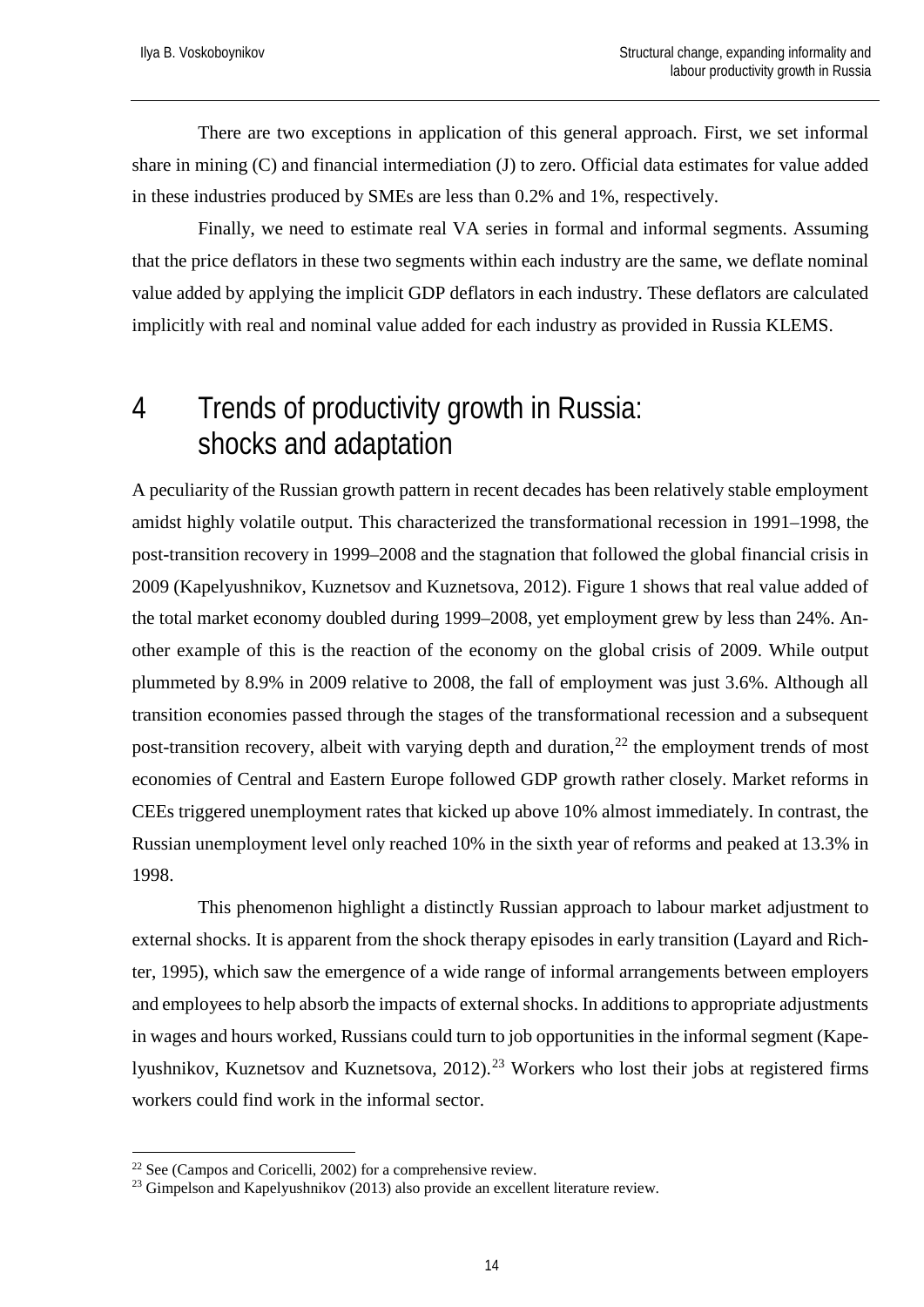



Total market economy

Note: Market economy includes all industries where non-market services do not dominate. I follow the industry growth accounting literature (e.g. Timmer et al., 2010), in which public administration, education, healthcare and real estate are considered non-market services and excluded from market economy.

Such reallocation does not significantly alter total hours worked in the economy, but it does influence the structure of the economy and increases the share of the informal segment.

The corresponding changes in the employment structure in 2000–2013 are presented in Figure 2. The small net change in jobs of nearly 3.5 million over thirteen years (mostly in years of high growth), $^{24}$  $^{24}$  $^{24}$  masks the huge inflow of 8.8 million jobs to the informal segment and the significant outflow of 5.3 million jobs from formal organizations. The most significant losses of formal jobs were in manufacturing (3.7 million) and agricultural firms (3.3 million), while new informal jobs were created gained in construction (1.4 million), trade (1.3 million), transport (1.0 million) and business services (0.5 million). This is more or less in line with expectations about traditional sectors with the significant labour shares of informal workers.

What stands out is the remarkable cross-flow of jobs between formal and informal segments within manufacturing and transport. This seems to indicate that some manufacturing workers

Sources: (Timmer and Voskoboynikov, 2016; Russia KLEMS, 2017).

<span id="page-14-0"></span><sup>&</sup>lt;sup>24</sup> Some similarities of the countercyclical expansion of informality in Russia may be found in Mexico. See Fernández and Meza (2015).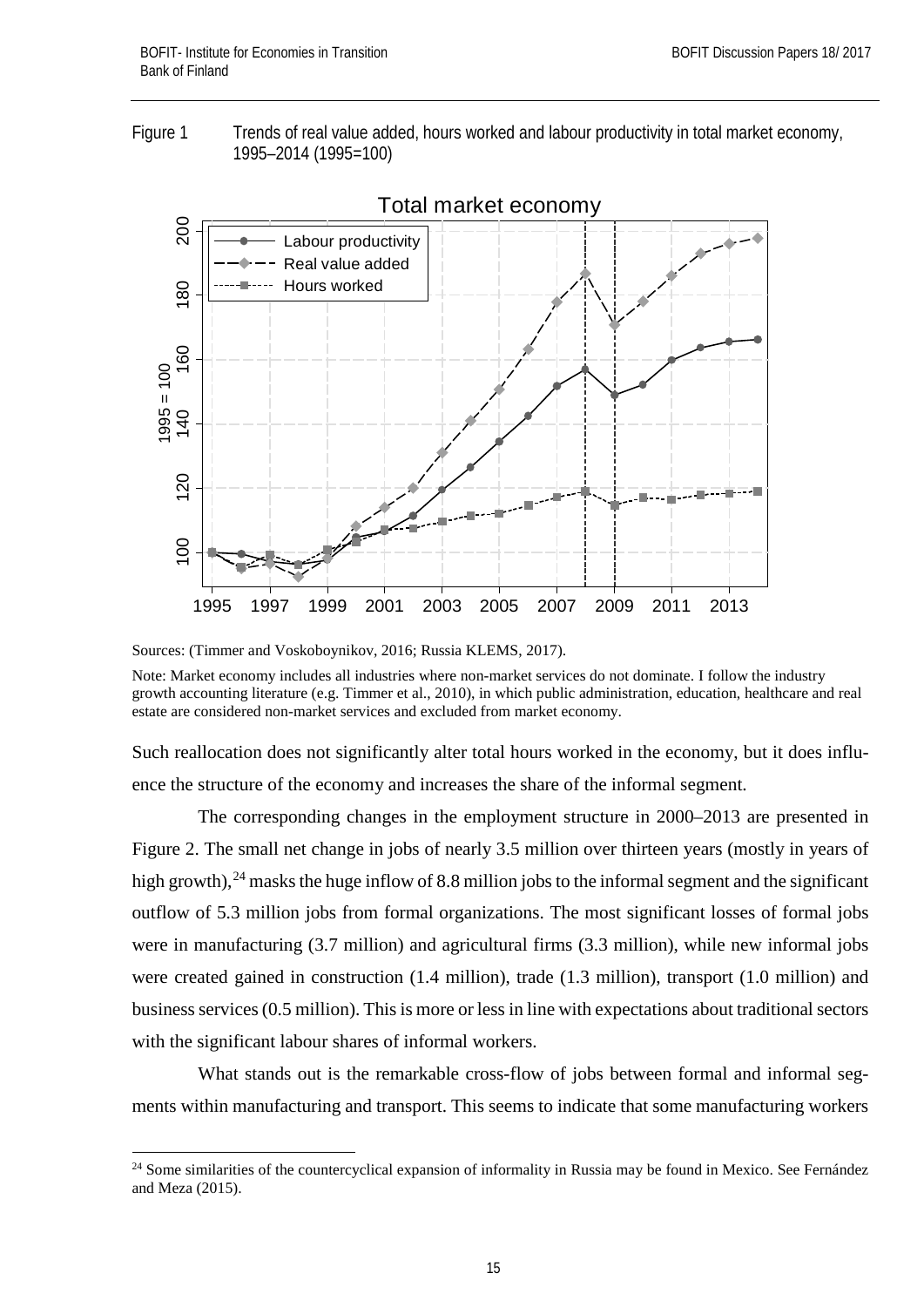preferred staying in profession, but are willing to leave large corporate enterprises for small workshops.



Figure 2 Change in number of workers in total economy and major sectors, 2000–2013

Sources: Labour Force Survey, Rosstat.

The overall the impact of the Russian approach to labour market adjustment to the initial shock therapy of plan-market transition, as well as the shocks of 1998 and 2008, is ambiguous. On the one hand, this approach provides a level of social stability through the relatively low level of unemployment due to the absorption of the formal segment's shed labour by the informal segment. On the other hand, such labour reallocation to low productive informality influences aggregate labour productivity growth, resulting in drastic changes in the structure of employment. Figure 2 illustrates the rise in the number of workers in informal segment in the economy.

The other proximate factors that contribute to aggregate labour productivity growth come from two sources: changes in the performance of industries, which fuelled mostly by investments to physical and human capital and innovations, and labour reallocation across industries. Timmer and Voskoboynikov (2016) note that the first source of labour productivity growth is driven by capital intensity in low-skill-intensive services and extended mining, and by technology the global frontier catching-up in manufacturing, financial intermediation and business services. Labour reallocation, the focus of this study, reflects fluctuations in the industrial structure of the economy. The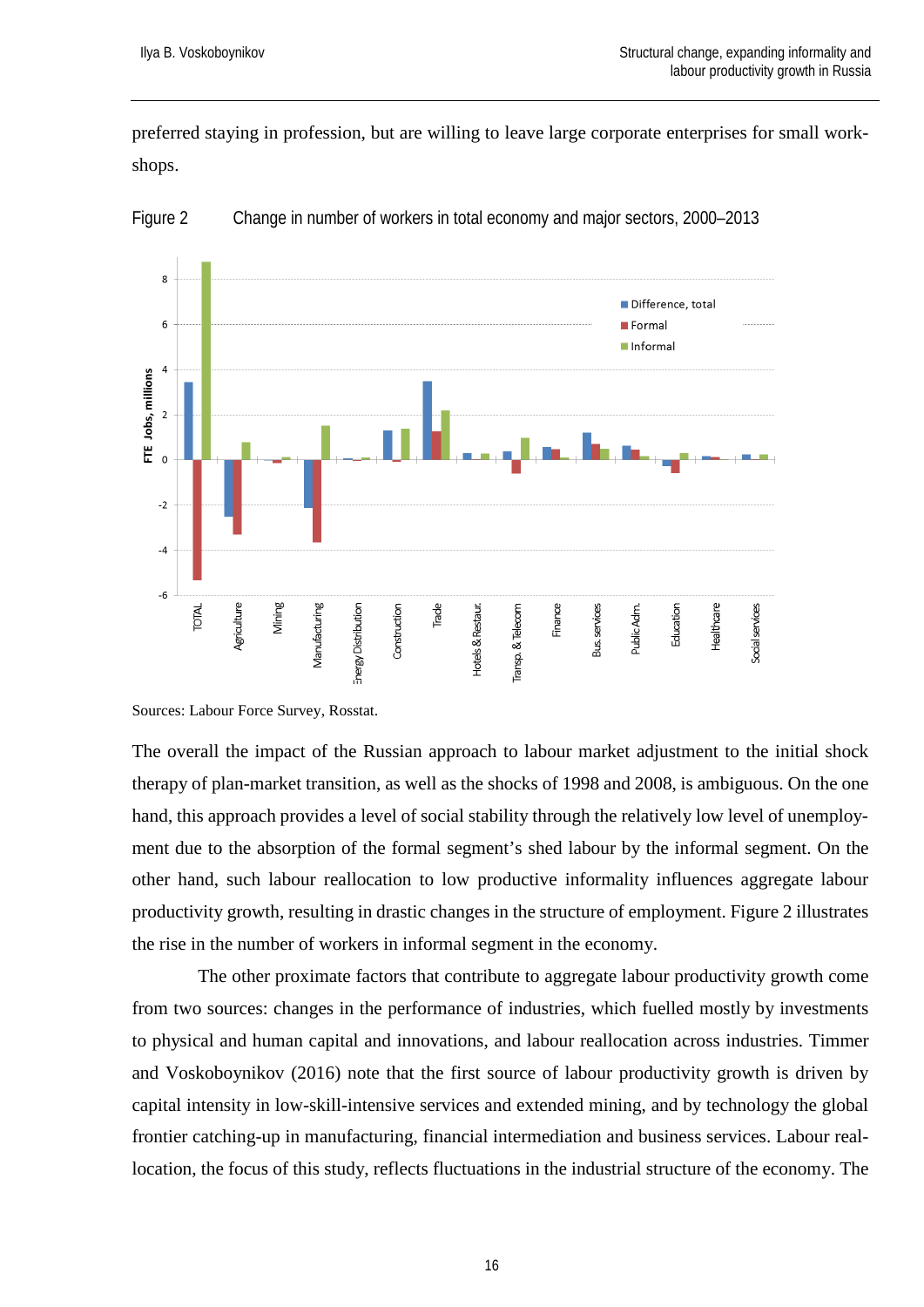impact of labour reallocation increases with greater structural changes and differences in productivity across industries.

Before tackling the reallocation effects among 30 industries of Russia's market economy, I combine them into six sectors: agriculture, manufacturing, extended mining, market services (e.g. construction, retail and telecommunications), transport, and finance and business services.  $2^5$ These broader sector descriptions present their own challenges. Agriculture and manufacturing are conventional sectors within the three-sectoral analysis in development economics, but the role of agriculture in Russia is still fairly large. Specifically, farm work occupies a larger share of the labour force than in other post-industrialized and post-transition economies at similar levels of development. Extended mining is considered separately because of its size and the specific role in the Russian economic performance. It includes mining, wholesale trade and fuel. It also accounts for the lion's share of Russia's oil and gas (Timmer and Voskoboynikov, 2016).

Services employ a large share of workers in developed economies and their roles are quite diverse (Jorgenson and Timmer, 2011). For this reason, I split services into three sectors. Transport is notable for its high capital intensity. Workers engaged in finance and business services are different from the rest of market services activities as they have fairly high of average level of skills and education (O'Mahony and Ark, 2003). This makes these industries distinct in terms of labour productivity performance.

I exclude public administration, education and healthcare altogether due to the poor quality of productivity measures in non-market services in National Accounts (Timmer et al., 2010).

The Russian economy has experienced intensive structural changes over the past two decades. The structure of the economy in 1995, three years after transition, still incorporated elements of the planned economy and early transition distortions. Almost 60% of hours worked went to producing goods (agriculture and manufacturing). Surprisingly, over one-third of labour in market economy fall at agriculture in the early days of transition. This proportion, enormous for a postindustrial economy, mainly reflects labour- intensive non-market households producing agricultural products for their own consumption (Gimpelson and Kapelyushnikov, 2015). These household arrangements are labour intensive and low productivity relative to agricultural firms, accounting for around 12% of total hours worked and more than half of hours worked in agriculture (Rosstat 2009, tab. 3.5). As it might be expected, the share of extended mining was small.

In the following years, we observe services gradually crowding out goods as the focus of labour activity. The shift in demand from goods to services reflects rising incomes, an overcoming

<span id="page-16-0"></span> $25$  The composition of these sectors is represented in Appendix B.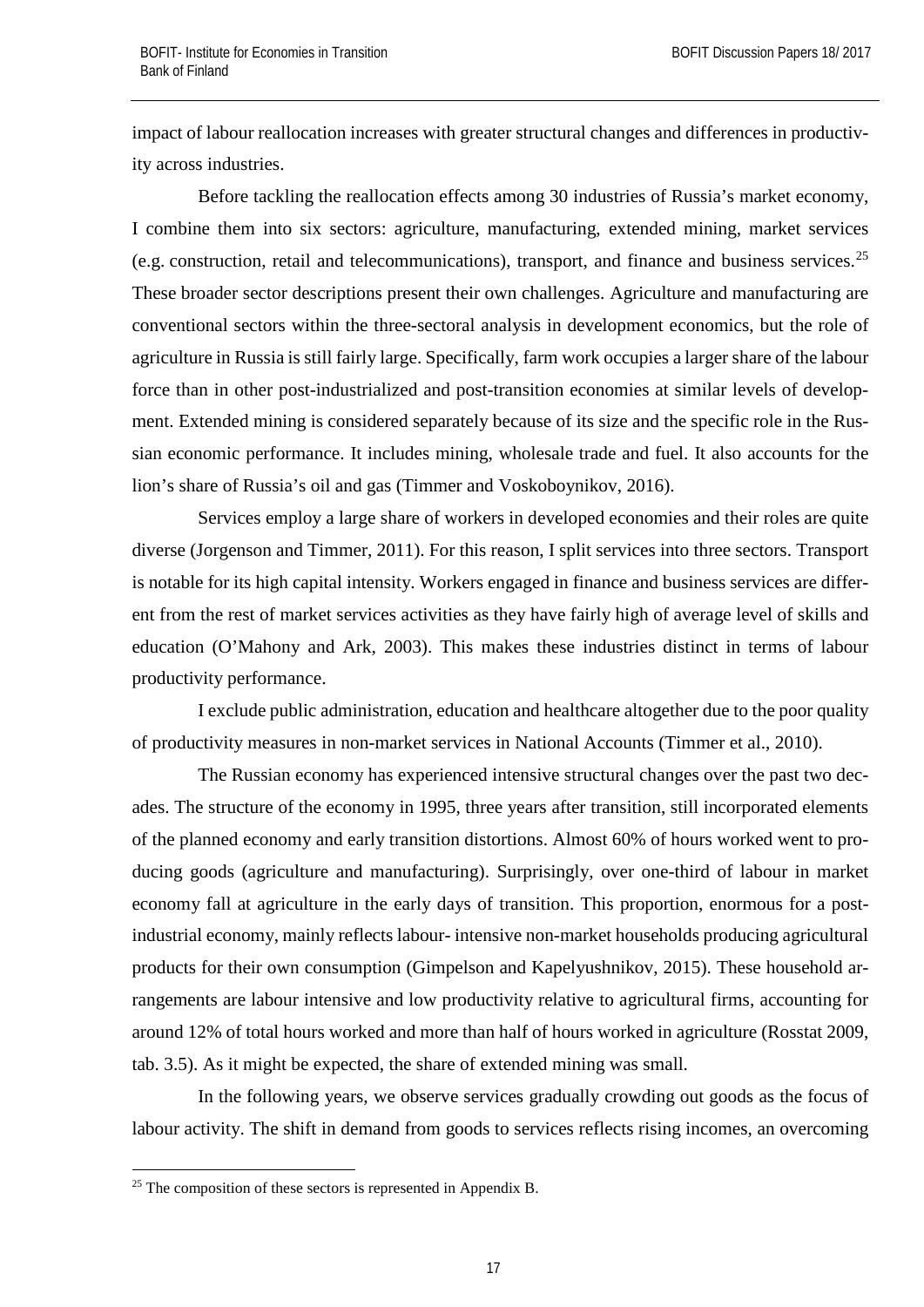of the planned economy over-industrialization, competition with Asia in manufactured goods and, starting in 1999, an expansion of extended mining during a period of soaring global oil prices. Table 1 shows shares of sectoral hours worked and value added in 1995 and 2012. The share of agriculture in total hours worked falls from 28% to 21%, while the share of manufacturing decreases from 19% to 15%. These figures contrast sharply with the expansion of the construction, retail and telecom sector (CRT) from 20% to about 28% of total hours worked.

No less impressive is the structural change in value added. The share of agriculture almost halves, the share of manufacturing decreases from 7.6% to about 4%. Transportation sinks from 11.7% to 6.8%. At the same time, mining, finance and business services increase their relative shares of GDP. The aggregate shares of retail, construction and services are largely unchanged.

| Sectors                          |       | Value added |       | Hours worked |  |
|----------------------------------|-------|-------------|-------|--------------|--|
|                                  | 1995  | 2012        | 1995  | 2012         |  |
| Total economy                    | 100.0 | 100.0       | 100.0 | 100.0        |  |
| Market economy                   | 86.1  | 81.7        | 80.9  | 79.6         |  |
| Agriculture                      | 7.6   | 3.9         | 27.9  | 20.9         |  |
| Manufacturing                    | 22.4  | 14.9        | 18.8  | 15.1         |  |
| Extended mining                  | 20.1  | 25.0        | 3.5   | 4.5          |  |
| Construction, retail and telecom | 19.2  | 20.1        | 19.7  | 27.5         |  |
| Transport                        | 11.7  | 6.8         | 5.7   | 5.9          |  |
| Finance and business services    | 5.1   | 10.9        | 5.2   | 5.7          |  |
| Non-market economy               | 13.9  | 18.3        | 19.1  | 20.4         |  |

Table 1 Sectoral shares in 1995 and 2012, %

Source: (Timmer and Voskoboynikov 2016; Russia KLEMS, 2017)

Comparison of shares of value added and hours worked in Table 1 provides insight about variations in labour productivity levels and growth across sectors. For example, agriculture seems the least productive. Its share of hours worked in 1995 is nearly four times as its value-added share. At the same time, it is not surprising that the share of value added of capital intensive extended mining is more than five times higher than of hours worked. Given that Russia is moving to a market economy, we expect to see high growth of labour productivity in financial and business services. By 2012, its share of value added was up 5.8 percentage points, while the share of hours worked only rose by half of a percentage point. It is also worth mentioning the fall of labour productivity in CRT with its constant share of value added and the expanding labour share by 10.3 percentage points.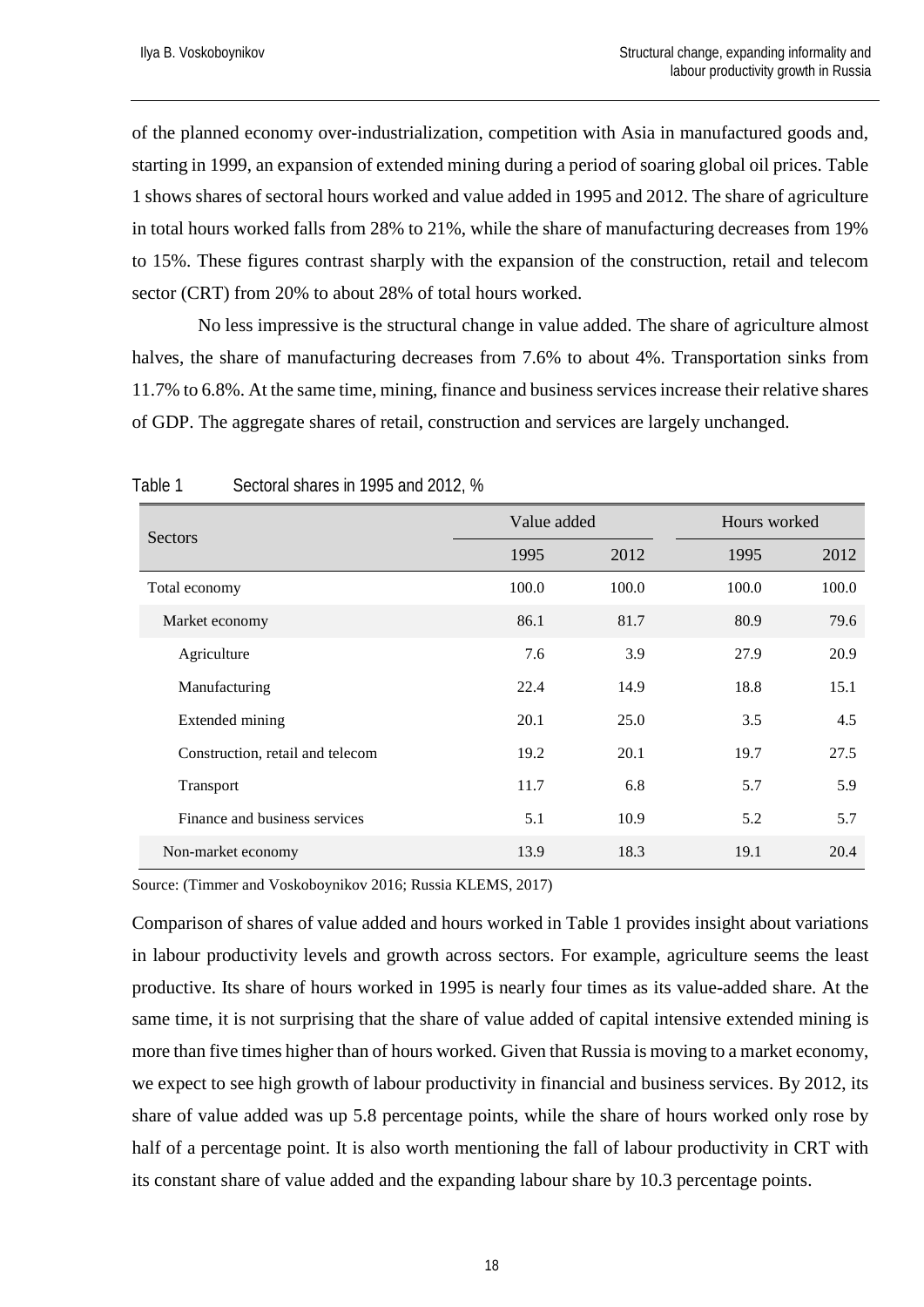The substantial changes in jobs in the formal and informal segments of the economy, as shown in Figure 2, may also be an additional source of variations in productivity. Table 2 reports that the share in hours worked by informal workers in 2005 was almost 44% and continued expanding. The share of informality varies across sectors from a modest one-tenth (2012) in financial and business services to a hefty four-fifths in agriculture. Equally important, the substantial gap in labour productivity levels between formal and informal segments of the economy *widens*. While the level of total market economy was 17% of the formal one in 2005 and fall to 14% by 2012, the picture in sectors is heterogeneous. Informal manufacturing is very unproductive and continues degradation from 11% in 2005 to 5% in 2012. On the other extreme, informal workers in financial and business services seem to be much more productive than their formal colleagues. This is the area where highquality freelancers outperform traditional corporate forms of activity.

|                                                | Labour shares<br>of informal segments<br>(% of hours worked) |      | LP levels<br>of informal segments<br>relative to formal ones |      |  |  |
|------------------------------------------------|--------------------------------------------------------------|------|--------------------------------------------------------------|------|--|--|
|                                                | 2005                                                         | 2012 | 2005                                                         | 2012 |  |  |
| Total market economy                           | 43.8                                                         | 44.8 | 0.17                                                         | 0.14 |  |  |
| Agriculture                                    | 79.7                                                         | 82.7 | 0.31                                                         | 0.27 |  |  |
| Manufacturing                                  | 12.1                                                         | 15.4 | 0.11                                                         | 0.05 |  |  |
| Extended mining                                | 38.2                                                         | 35.4 | 0.19                                                         | 0.15 |  |  |
| Construction, retail and<br>telecommunications | 44.8                                                         | 44.8 | 0.22                                                         | 0.16 |  |  |
| Transport                                      | 21.4                                                         | 27.2 | 0.14                                                         | 0.19 |  |  |
| Finance and business services                  | 8.1                                                          | 9.7  | 1.74                                                         | 1.29 |  |  |

| Table 2 |  |  |  | Shares of hours worked for informal segment and relative labour productivity levels |
|---------|--|--|--|-------------------------------------------------------------------------------------|
|---------|--|--|--|-------------------------------------------------------------------------------------|

Source: Author's calculations.

Notes: Relatively high shares of informal segment in extended mining are caused by high informality in some organizations of wholesale trade. However, it is unclear if these organizations provide some specific energy-export oriented services or other wholesale trade activities. Numbers may not sum exactly due to rounding.

The results reported in this section show that structural change can be the substantial source of variations in aggregate labour productivity. This follows from the fact that the shifts in the structure of the economy in recent decades were substantial and variations in productivity across industries were high. In addition, we provide evidence that labour reallocation between formal and informal sectors of the economy can contribute to productivity variations. These preliminary results do not answer the big question: What are relative impacts of all these reallocation effects on aggregate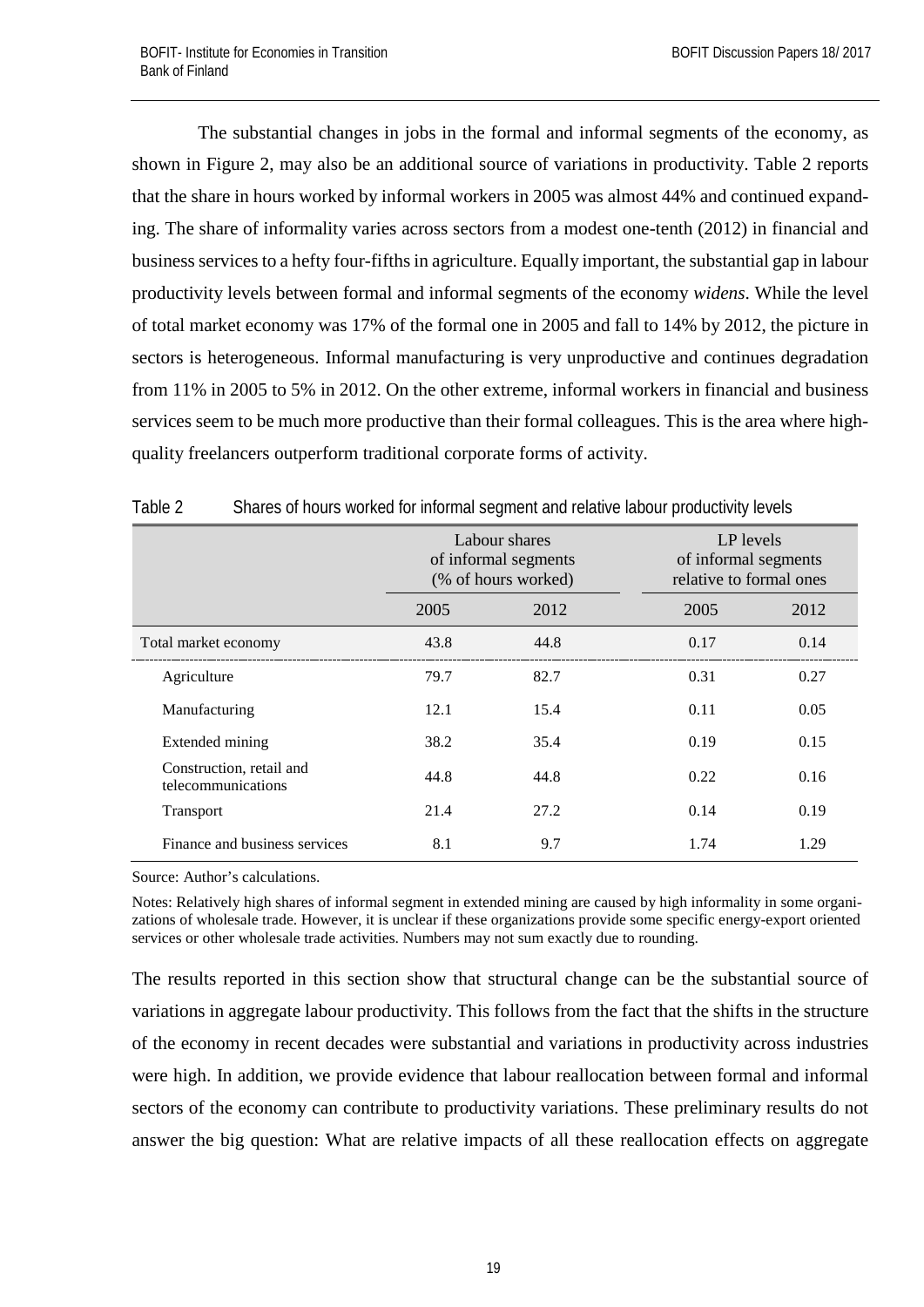productivity growth? Such estimations demand the more accurate shift-share analysis techniques implemented in the following section.

### <span id="page-19-0"></span>5 Contribution of labour reallocation and informality

In this section, I attempt assessment of the impact of structural change and labour reallocation on aggregate labour productivity growth in two cases. The first, in line with conventional literature, deals with industries without splitting into informal and formal segments. Applying the three alternative methods of the shift-share analysis discussed in section 2, I tease out the effects where consistent results are available. I then address the drawback of the "no-split" approach, which wrongly assesses the impact of job flows between formal and informal segments within industries on aggregate productivity as part of the intra-industry contribution, taking the informal split explicitly into account. Comparing the results, I discuss the bias of the no-split approach and the impact of informality expansion on labour productivity growth.

Table 3 presents the decomposition of aggregate labour productivity growth into intra-industry contributions and the impact of labour reallocation for 30 industries of the market economy in 1995–2012 after they have been grouped into six aggregated sectors. The table also reports the results obtained by alternative methods.<sup>[26](#page-19-1)</sup> Over the period, all approaches are consistent in revealing main trends of this decomposition. First, aggregate productivity growth decelerates in 2005–2012 from the previous decade. Next, main drivers of aggregate productivity growth in the first decade were extended mining, manufacturing and finance and business services, while in the following years manufacturing and business services give way to the consumption-oriented sector, i.e. construction, retail and telecom. Finally, the contribution of labour reallocation declines. For example, the TRAD/CSLS estimations show the reallocation component fell by almost one-fifths of a percentage point (from 0.83 p.p. in 1995–2005 to 0.64 p.p. in 2005–2012). The fall of reallocation explains from one fifth of the total for TRAD/CSLS.<sup>[27](#page-19-2)</sup> It declines by almost two-thirds for GEAD. A possible explanation of this decline is the slow evaporation of the planned economy distortions in late stages of transition. Summing up, comparing with intra-industry sources, the role of labour reallocation in total growth seems modest. From this perspective, Russia seems similar to the Latin America region, rather than East Asia or Africa (Diao et al., 2017).

<span id="page-19-1"></span><sup>&</sup>lt;sup>26</sup> Note that that sectoral contributions and the total reallocation effect in TRAD and CSLS are the same for equations (5) and (7).

<span id="page-19-2"></span><sup>&</sup>lt;sup>27</sup> Aggregate productivity growth dropped by 1.04 p.p. and reallocation by 0.19 p.p. (almost 19% of 1.04).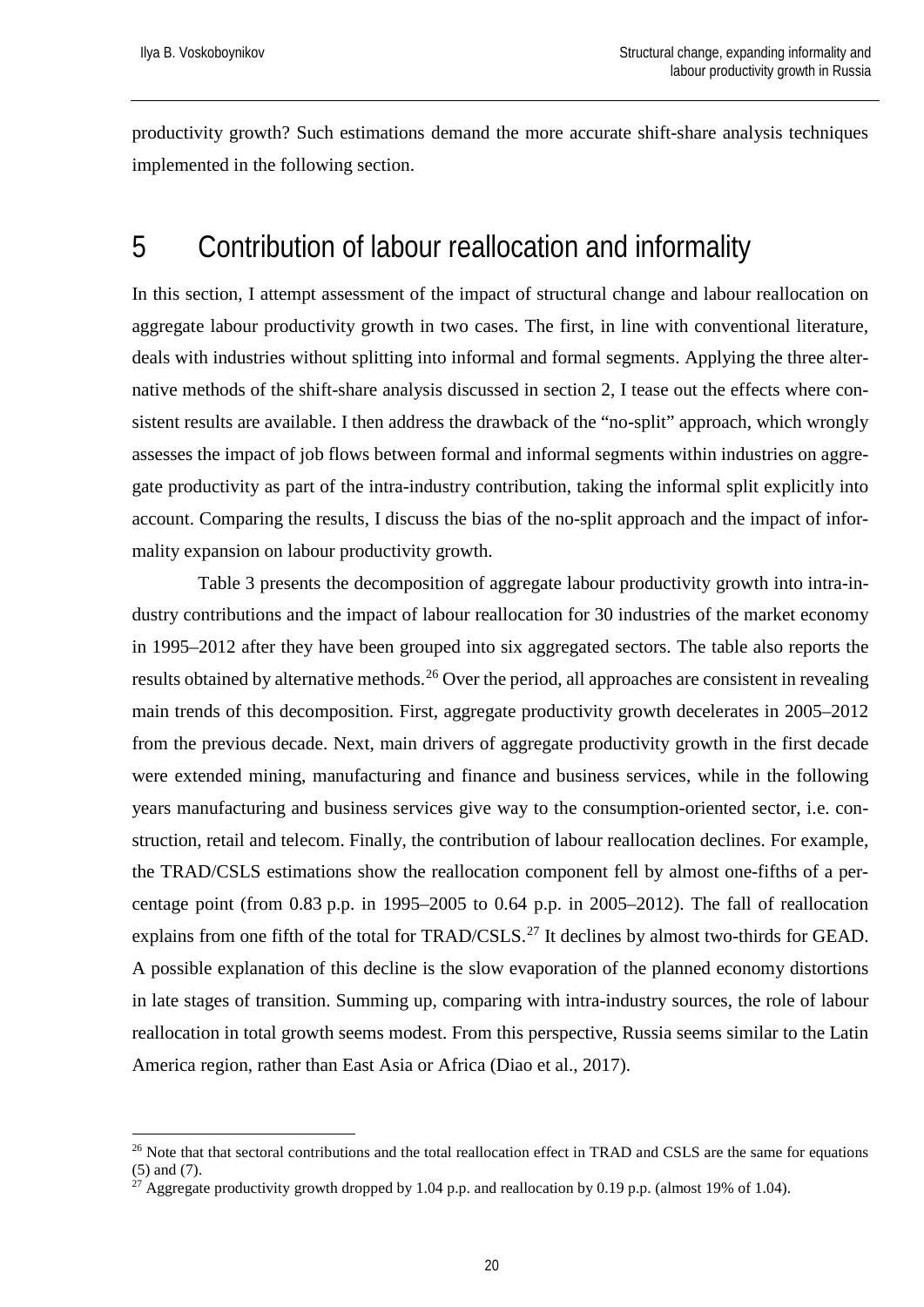Contributions to yearly average growth rates (p.p.)

|                                                | TRAD, CSLS |           | <b>GEAD</b> |           |
|------------------------------------------------|------------|-----------|-------------|-----------|
|                                                | 1995-2005  | 2005–2012 | 1995–2005   | 2005–2012 |
| Total market economy                           | 5.04       | 4.00      | 4.98        | 3.71      |
| Total intra-industry                           | 4.21       | 3.36      | 3.81        | 3.36      |
| Agriculture                                    | 0.28       | 0.14      | 0.32        | 0.14      |
| Manufacturing                                  | 0.93       | 0.43      | 1.09        | 0.43      |
| Extended mining                                | 1.10       | 0.98      | 0.55        | 0.98      |
| Construction, retail and<br>telecommunications | 0.52       | 1.06      | 0.61        | 1.06      |
| Transport                                      | 0.33       | 0.16      | 0.32        | 0.16      |
| Finance and business services                  | 1.05       | 0.60      | 0.93        | 0.60      |
| Reallocation                                   | 0.83       | 0.64      | 1.17        | 0.36      |

#### Table 3 Alternative decompositions of labour productivity growth

Source: Author's calculations.

Notes: In this decomposition, the informal split is not considered. TRAD, CSLS: constant prices of 2005 are used. Numbers may not sum exactly due to rounding.

In any case, the overall reallocation component deserves more attention, both because its contribution is crucial in understanding the Russian economy and because of the role of labour input reallocation contributions to structural change in different patterns of structural transformation as discussed in Diao et al. (2017) and calculated with the TRAD approach.

Section 2 elaborates differences in initial assumptions of the three methods of structural decomposition. These are shown as different approaches to the calculation of the reallocation term. It is hardly surprising that the sectoral contributions to structural change represented in Tables 4 and 5 are mostly sensitive to the method used. For example, the negative contribution of agriculture provided by TRAD in 1995–2005 (-0.18 p.p., Table 4) and in 2005–2012 (-0.08 p.p., Table 5) becomes positive with CSLS (0.41 p.p. and 0.26 p.p., respectively). This is expected as CSLS is a modification of TRAD, which provides a positive contribution to structural change in the case of a sectoral labour outflow from a low-productivity industry such as agriculture. In turn, the GEADbased contribution of extended mining in 1995–2005 is at least three times higher than for TRAD and CSLS. This is explained by the drastic changes of relative prices in 2005 in comparison with 1995 against soaring oil prices. Interestingly, the variation of GEAD-based structural change contributions are higher in comparison with TRAD in 1995–2005 (Table 4) than in the following years (Table 5). This can also be interpreted as an effect of soaring oil prices. These findings clearly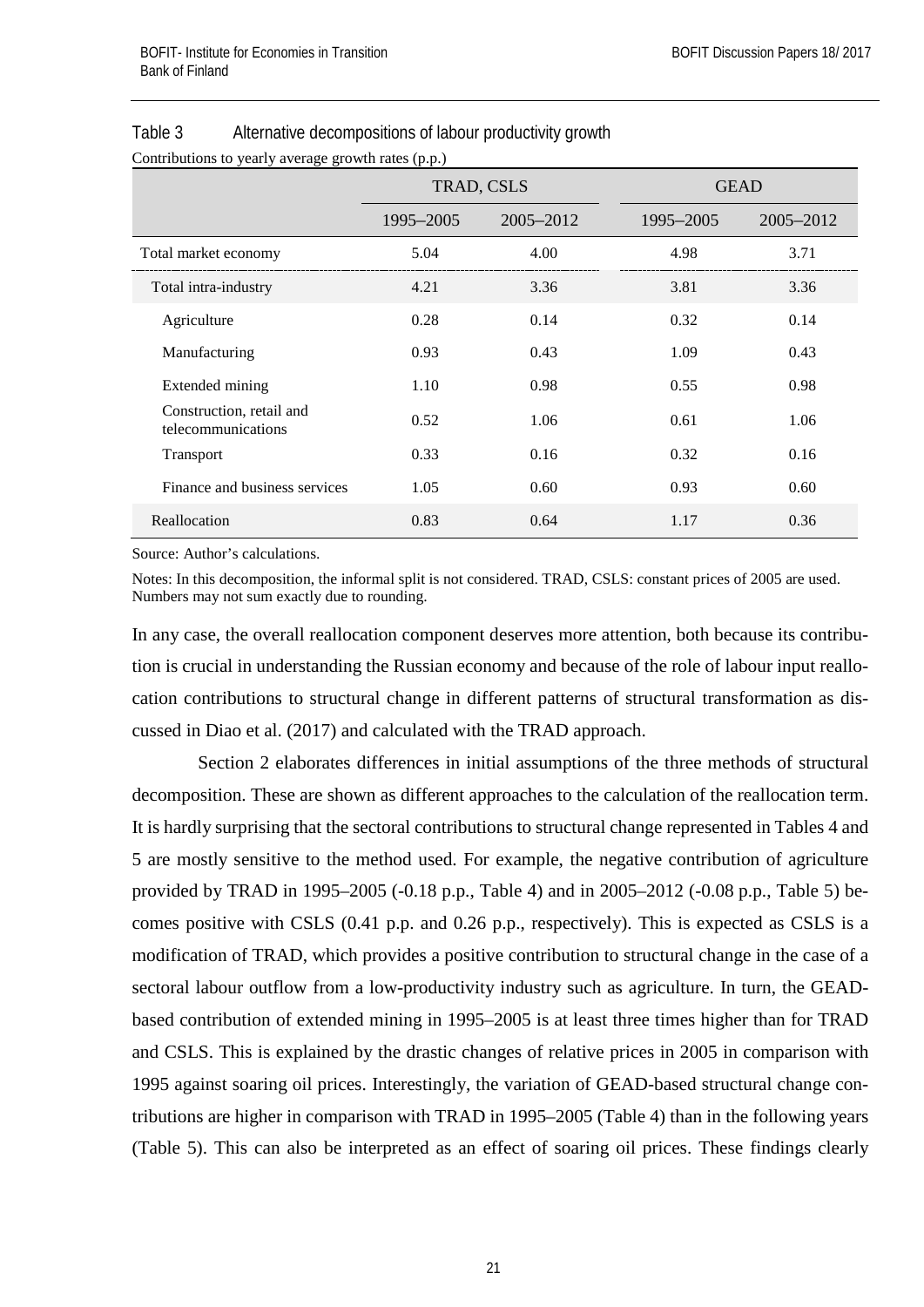indicate that sectoral contributions to structural change are sensitive to the way the shift-share analysis is implemented.

In addition to the variety of methods, another more source of uncertainty in this type of the analysis is the option of taking informality into account. After all, the reality is that a substantial share of labour takes place in the informal segment in most developing economies. While widely discussed in the context of its influence to the overall productivity growth, this fairly significant aspect of labour activity is largely overlooked in quantitative decompositions of aggregate labour productivity growth.

|                                                | <b>TRAD</b> | <b>CSLS</b> | <b>GEAD</b> |
|------------------------------------------------|-------------|-------------|-------------|
| Reallocation,<br>total market economy          | 0.83        | 0.83        | 1.17        |
| Agriculture                                    | $-0.18$     | 0.41        | $-0.33$     |
| Manufacturing                                  | $-0.16$     | 0.12        | $-0.59$     |
| Extended mining                                | 0.57        | 0.44        | 1.81        |
| Construction, retail and<br>telecommunications | 0.62        | $-0.16$     | 0.43        |
| <b>Transport</b>                               | $-0.02$     | $-0.02$     | $-0.33$     |
| Finance and business services                  | 0.00        | 0.03        | 0.18        |

Table 4 Sectoral labour reallocation effects, 1995–2005 Contributions to yearly average growth rates (p.p.)

Source: Author's calculations.

Notes: In this decomposition, the informal split is not considered. TRAD, CSLS: constant prices of 2005 are used. TRAD, CSLS, GEAD: references to methods. Due to rounding, numbers may not sum exactly.

Given the substantial heterogeneity of productivity levels reported in Table 2, introduction of the informal split increases heterogeneity in labour productivity levels should affect components of productivity growth. As follows from equations (3) and (4), the fraction  $\sum (s_{L,n}^0 R_n)$  of the aggregate labour productivity growth, which in (2) was attributed to the intra-industry effect, now becomes the part of the inter-industry effect. This fraction reflects implications of flows across formal-informal divide and can be calculated as the difference between the reallocation components of the "split" (4) and "no-split" (2) decompositions. As follows from Tables 5 and 3, the corresponding reallocation components equal 0.51 and 0.64 p.p., or -0.13 p.p. Thus, if the informal split is ignored, the overall "within" effect is underestimated by -0.13 p.p., and amounts to 3.36 p.p. (reported in Table 3). This negative fraction reflects the expansion of the low-productivity informal segment. Indeed, revisiting Table 2, we see that its share grew by 1 p.p. in 2005–2012, while its labour productivity level was less than one-fifth that of the formal segment.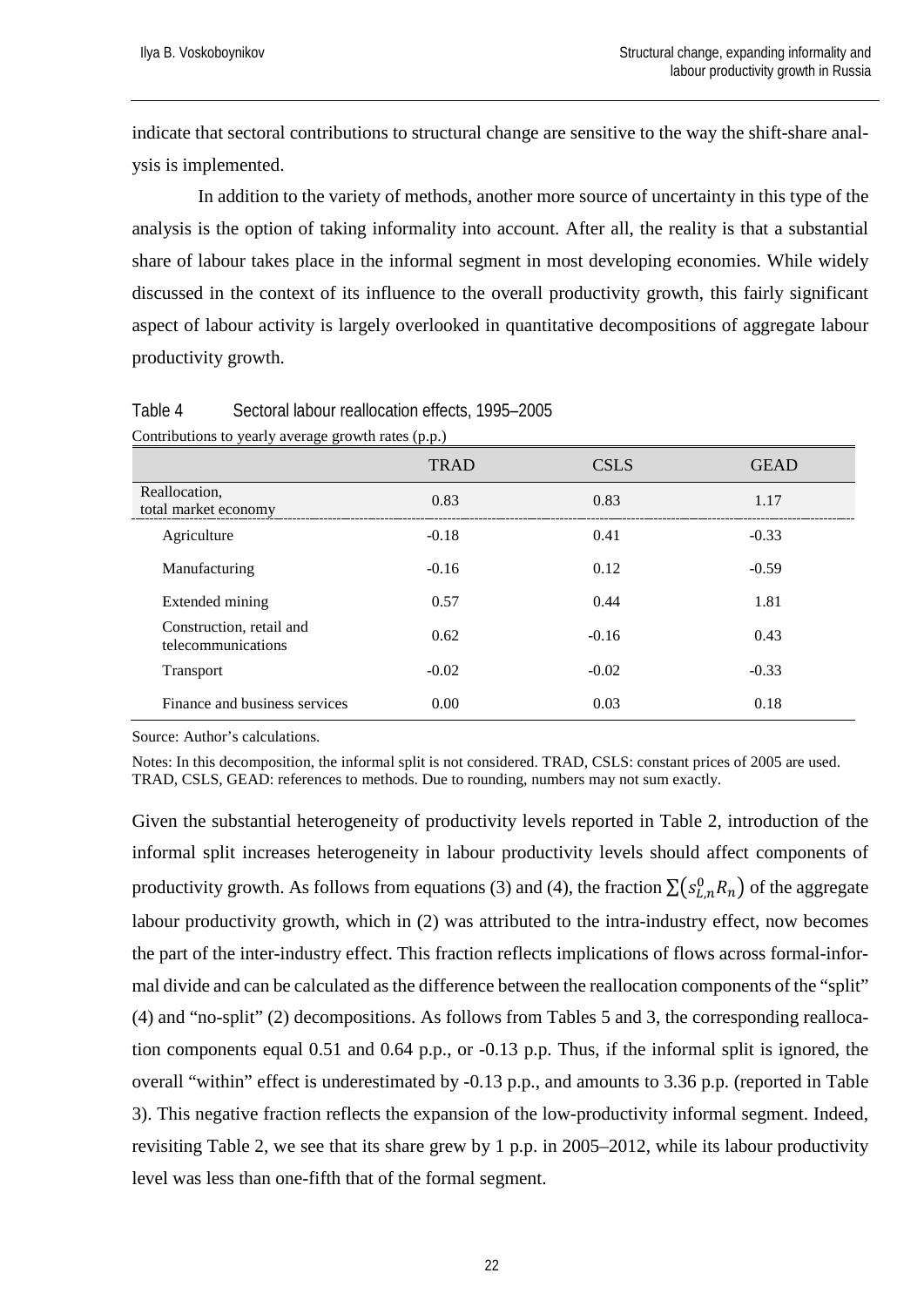|                                                | <b>TRAD</b>    |                 | <b>CSLS</b>     |         | <b>GEAD</b>     |         |
|------------------------------------------------|----------------|-----------------|-----------------|---------|-----------------|---------|
|                                                |                | Informal split: | Informal split: |         | Informal split: |         |
|                                                | N <sub>o</sub> | Yes             | N <sub>o</sub>  | Yes     | N <sub>o</sub>  | Yes     |
| Reallocation.<br>total market economy          | 0.64           | 0.51            | 0.64            | 0.51    | 0.36            | 0.22    |
| Agriculture                                    | $-0.08$        | $-0.13$         | 0.26            | 0.20    | $-0.11$         | $-0.16$ |
| Manufacturing                                  | $-0.17$        | $-0.31$         | 0.04            | $-0.09$ | $-0.09$         | $-0.22$ |
| Extended mining                                | 0.04           | 0.17            | 0.03            | 0.16    | 0.05            | 0.17    |
| Construction, retail and<br>telecommunications | 0.28           | 0.26            | $-0.07$         | $-0.09$ | 0.26            | 0.25    |
| Transport                                      | 0.04           | $-0.04$         | 0.01            | $-0.08$ | 0.06            | $-0.02$ |
| Finance and business<br>services               | 0.53           | 0.56            | 0.38            | 0.40    | 0.18            | 0.20    |

### Table 5 Sectoral reallocation effects, 2005–2012

Notes: TRAD, CSLS: constant prices of 2005 are used. Numbers may not sum exactly due to rounding. Source: Authors' calculations.

Consequently, the effect of labour reallocation between formal and informal segments within a sector (difference between the second and the first columns of Table 5) equals the sectoral contributions of this reallocation between formal and informal segments. As can be seen from the table, this reallocation is negative for all sectors with two exceptions. In case of finance and business services, the informal segment is more productive. Looking at Table 2, it is hardly surprising that the expansion of its informal segment by 1.6 p.p. leads to the positive contribution. The shift likely reflects professionals outsourcing themselves. For example, a talented lawyer could abandon his or her firm to engage in a solo or free-lance practice.<sup>[28](#page-22-0)</sup> Another exception is extended mining. Referring again to Table 2, we see this is the only sector where the informal sector contracts by 2.8 p.p. This effect is also evident as the gross flow of jobs in Figure 2. The most substantial intra-sectoral reallocation of jobs between formal and informal segments in manufacturing, agriculture and construction corresponds to the largest values of the effect (in absolute values).

<span id="page-22-0"></span><sup>&</sup>lt;sup>28</sup> We see this group of highly qualified self-employed at the micro level (Gimpelson and Kapelyushnikov, 2015).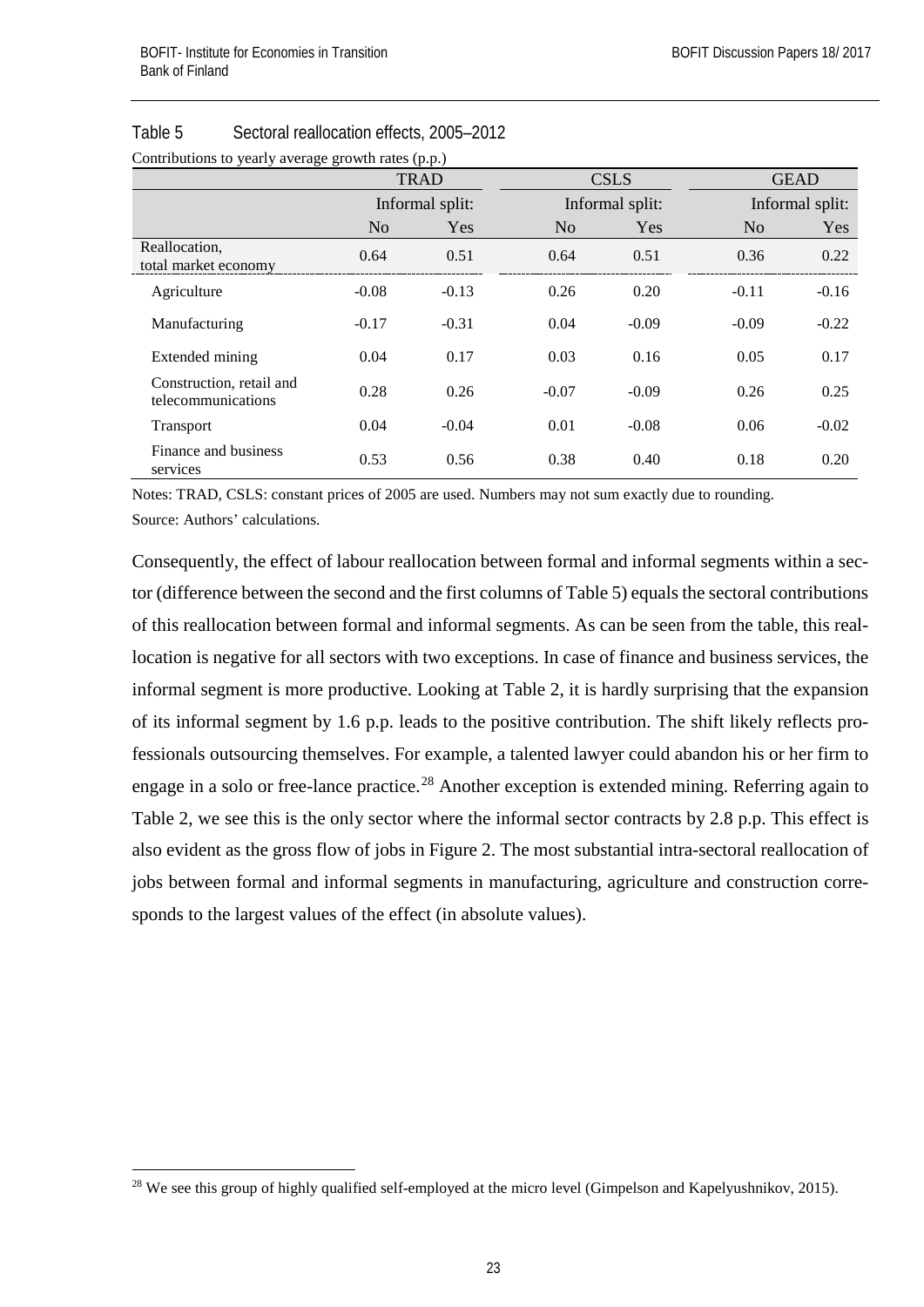#### Figure 3 Contribution of labour reallocation on aggregate labour productivity growth of the Russian economy, 2005–2012



Contributions to yearly average growth rates (p.p.)

Note: GEAD approach for the shift-share analysis follows Tang and Wang (2004).

#### Figure 4 Distributions of labour productivity levels across industries, 2005–2012



Sources: Authors' calculations.

Notes: Labour productivity level in an industry refers to the nominal value added per hour worked, normalized to the aggregate labour productivity level of a corresponding year. Descriptive statistics of the distributions are available in Appendix C.

Source: Author's calculations.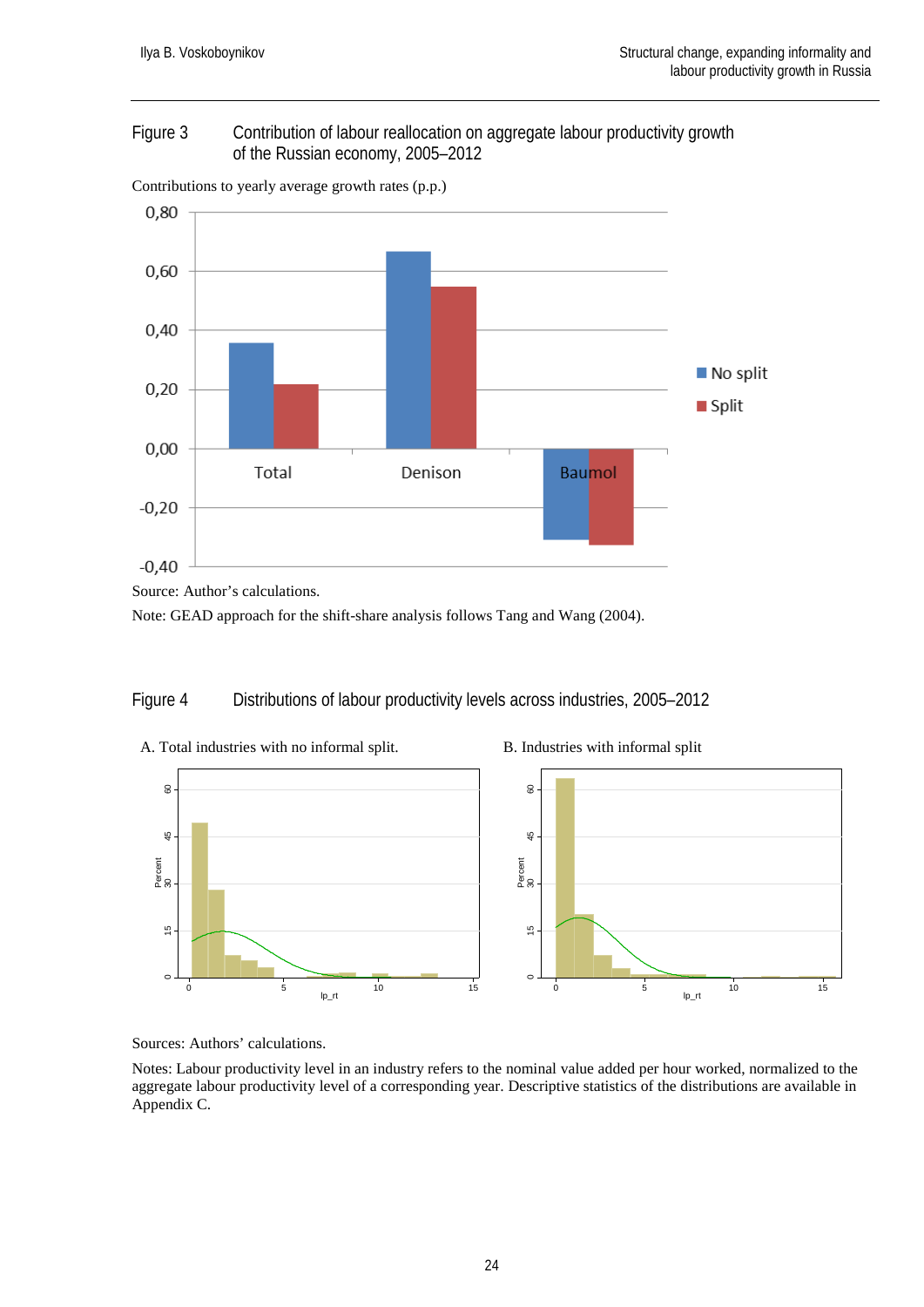#### Figure 5 Distributions of labour productivity growth rates across industries, 2005–2012





As an overarching observation, we can say that expanding informality reduces growth-enhancing structural change through labour reallocation to the less-productive informal segments of most industries. But can we refine this a bit further and determine whether the nature of this aggregate productivity slowdown is driven by expansion of industries with lower productivity levels (Dennison effect) or growth rates (Baumol effect)?

The results of the corresponding decomposition for GEAD (11) are given in Figure 3. They show the contribution of the reallocation effect and its components to aggregate labour productivity growth in 2005–2012 in both the "no split" (blue) and "split" (red) assessments. As can be seen, the total reallocation effect contributes a net of 0.36 p.p. (Table 5), with the Denison effect providing 0.67 p.p. and Baumol effect reducing by 0.31 p.p. The corresponding decomposition of the "split" case is 0.22 p.p. = 0.55 p.p. – 0.33 p.p. Accordingly, of total decrease of the split case in comparison of the no-split case is  $0.14$  p.p.  $(0.22$  p.p.  $-0.36$  p.p.). The Denison effect shows a fall of  $0.12$  p.p., while the Baumol effect only goes down by 0.02 p.p. In other words, *reallocation of labour between industries with different productivity levels has a larger effect on aggregate growth than differences growth rates*.

The explanation seems to be that the Denison effect captures shifts of labour between industries with different levels of labour productivity, while the Baumol effect deals with growth rates. The informal split impacts the distribution of levels stronger than distribution of growth rates. Since the distribution of levels is more asymmetrical (i.e. biased in the direction of the left tail), the probability of a reallocation to a position with the lower level of productivity in comparison with the

Sources: authors' calculations. See main text.

Notes: Labour productivity growth rate in an industry relative to the previous year is defined as the difference in growth rates of the real value added of this industry and its hours worked. Descriptive statistics of the distributions are available in Appendix C.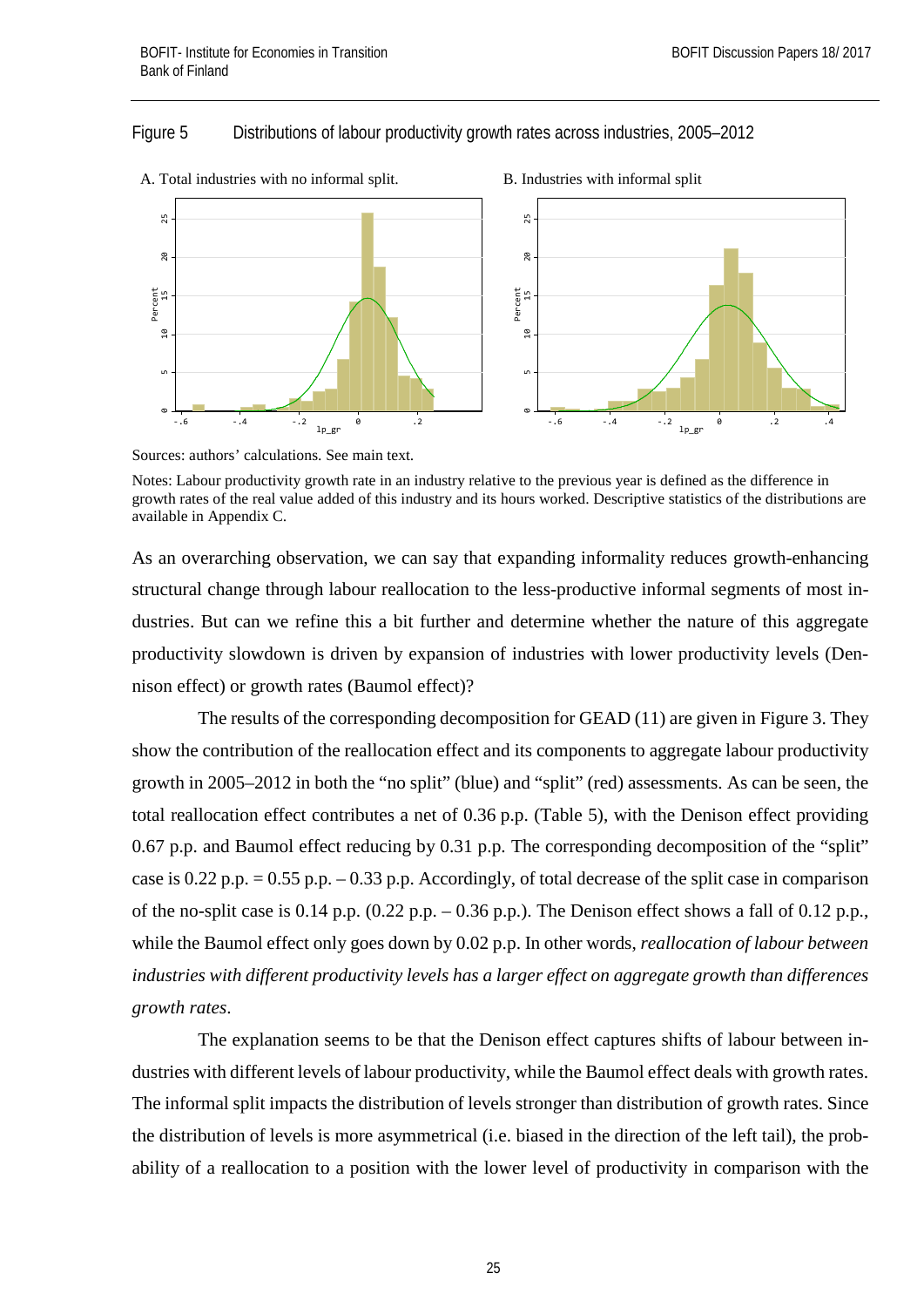previous one is much higher than to a higher productivity level. In contrast, the distribution of growth rates with the informal split becomes more symmetrical. Thus, we can expect that a trend to informality leads to employment growth in industries with below-average productivity levels.

The same effect can be represented in the form of distributions of industries by labour productivity levels (Figure 4) and growth rates (Figure 5). Regarding informal split shifts, the distribution of productivity levels to the left can be seen with comparison of these figures. For the nosplit case, the skewness of the distribution with the informal split rises by a quarter. The increasing number of low-productivity industries shifts average productivity down from 1.8 to 1.3 for the overall economy (see Appendix C). Increasing kurtosis appears as a growing spike. Again, the probability of a worker finding a job with the lower level of productivity than their previous job is higher when the informal split is taken into consideration.

Informal split can also impact the distribution of productivity growth rates. Figures 5A and 5B, in contrast with the distribution of levels, show that the *asymmetry of growth-rate distribution decreases*. Indeed, the corresponding skewness (Appendix C) approaches zero, going from -1.7 to -0.8. This indicates that the tails on both sides balance out. Interestingly, the informal split has no impact on the mean growth rates, which remain 3.1% per year. At the same time, higher standard deviation (15.3 instead of 11.1) is caused by increasingly rare extreme deviations (as follows from a decreasing kurtosis value). In other words, the number of industries with extreme productivity growth, both positive and negative, increases. All in all, there is no evidence that including the informal split boosts the role of industries with growing or falling productivity.

Although the estimates produced by alternative decomposition methodologies differ, they paint essentially the same picture. The core is that the reallocation in the Russian economy in 1995– 2012 was not growth-neutral. Its contribution into aggregate labour productivity growth was positive. This finding matches the evidence of other studies suggesting a consistent improvement in job quality during 2000–2012 (Gimpelson and Kapelyushnikov, 2014). On the other hand, a more precise account of the informality composition and associated trends discounts the positive contribution of labour reallocation. Reallocation remained progressive, but the trend towards the expansion of informality worked in the opposite direction. Workers who moved from the formal sector into the informal sector tended to take jobs in industries where the productivity levels were lower than in the industries they had left. A worker leaving large industrial plant might become a cab driver or salesperson (formal or informal), or might earn a living transforming their home garage or basement into a workshop. The latter option would allow them to remain in the same industry while working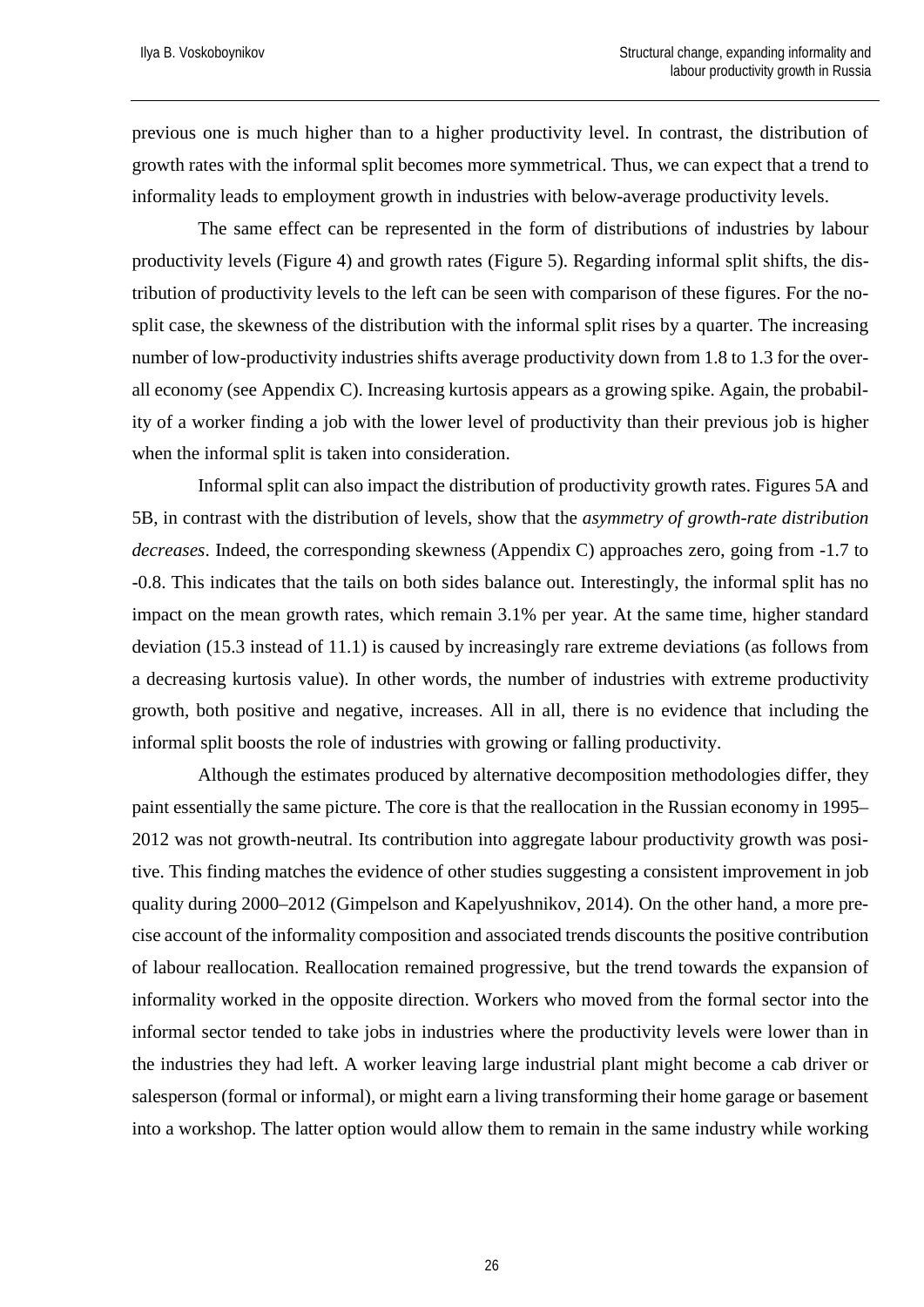informally. In any case, one hour of work at the new informal workplace is likely to produce much less value added than in the previous job in a formal workplace.

### <span id="page-26-0"></span>6 Conclusions

The present study was designed to examine the link between structural change and aggregate labour productivity growth of the Russian economy to obtain a quantitative evaluation of the impact of the country's expanding informal segment on productivity. Using a diverse set of analytical tools to decompose the aggregate labour productivity growth into the inter-industry and intra-industry components, three main findings emerge.

First, labour reallocation in Russia was significant, growth-enhancing and attenuating throughout the 1995–2012 period. Narrowing the focus to 2005–2012, we see that expanding labour reallocation to the informal segment of the economy *slowed* aggregate labour productivity growth. Further decomposition of the reallocation contribution revealed that this deceleration seems to have been caused by the expanding employment share of informal activities with low labour productivity.

Second, this study strengthens the idea of the informal sector's dual role. On the one hand, the informal sector acts as a safety valve, absorbing the social consequences of external shocks and holding employment stable. On the other hand, expanding informality is a drag on labour productivity, which is harmful to growth. The study also raises important questions about methods used for the shift-share analysis. Indeed, although the main findings have been confirmed with all three methods used, sectoral labour reallocation effects were sensitive to the approach used.

Finally, in line with Rodrik (2008), the study highlights the role of institutions. Russia's formal adoption of best practices from developed economies in the early years of transition to jump start the economy into a rapid shift from a planned to market economy was thwarted to some extent by the lack of state enforcement. The structural bonus was diluted by expanding informality, diminishing long-run growth. This failure highlights the drawbacks of the shock therapy approach as compared the more gradual reform strategies pursued by China and Vietnam, and suggests that optimal speed of reform may not be the fastest.<sup>[29](#page-26-1)</sup> Such transition economies provide fertile opportunities for further study of informality on aggregate productivity growth and labour reallocation.

<span id="page-26-1"></span> $^{29}$  A summary of the debate can be found in Wyplosz (2014, 228-230).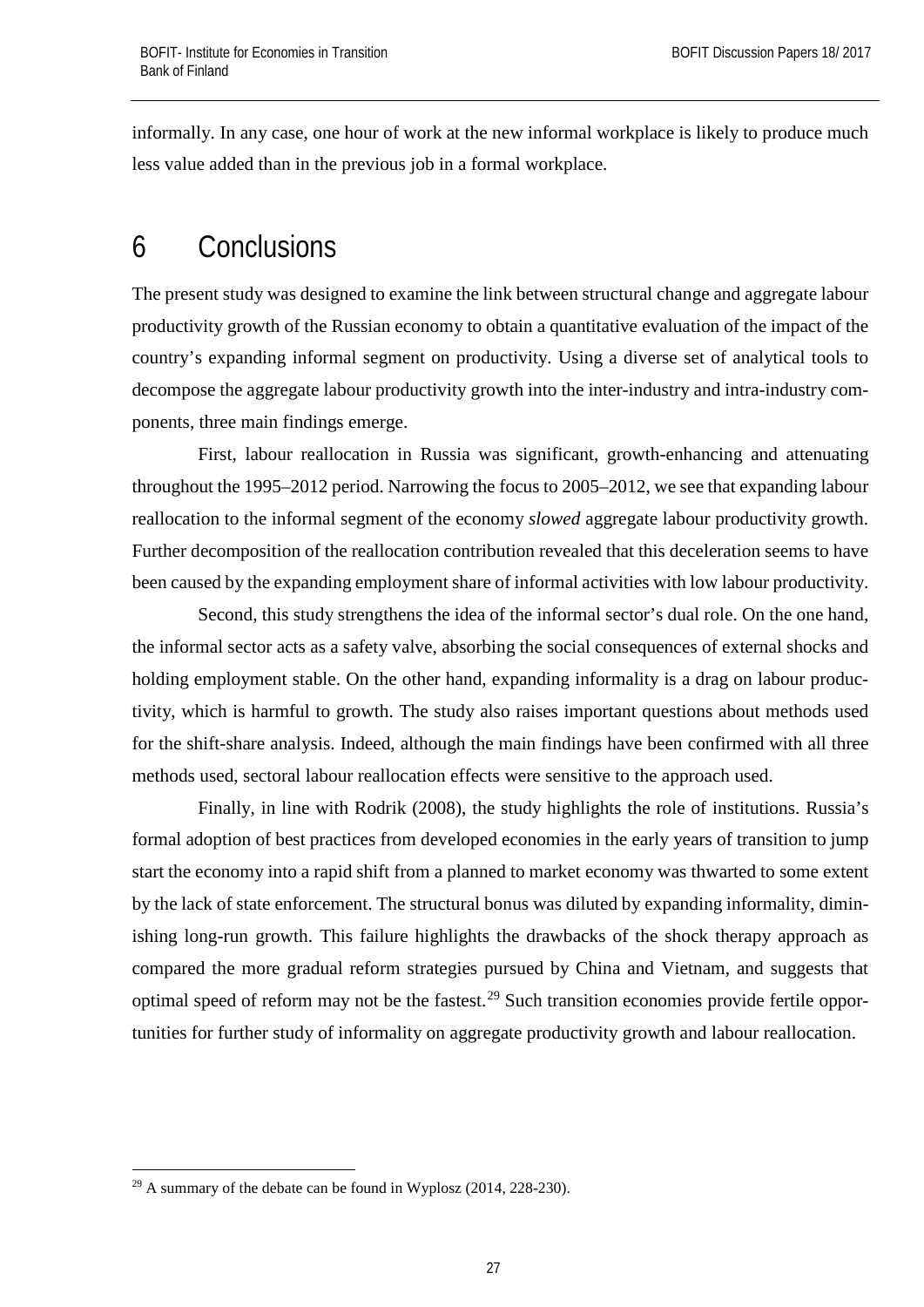### <span id="page-27-0"></span>References

- Balk, Bert M. (2014). "Dissecting Aggregate Output and Labour Productivity Change." *Journal of Productivity Analysis* 42 (1): 35–43. doi:10.1007/s11123-013-0359-6.
- Baumol, William J. (1967). "Macroeconomics of Unbalanced Growth: The Anatomy of Urban Crisis." *American Economic Review* 57 (3): 415–26.
- Brown, David J., and John S. Earle (2008). "Understanding the Contributions of Reallocation to Productivity Growth: Lessons from a Comparative Firm-Level Analysis." IZA Discussion Paper 3683 (September). [http://ftp.iza.org/dp3683.pdf.](http://ftp.iza.org/dp3683.pdf)
- Busso, Matías, María Victoria Fazio and Santiago Levy (2012). "(In)Formal and (Un)Productive: The Productivity Costs of Excessive Informality in Mexico." *IDB Working Paper Series* IDB-WP-341 (August).<http://services.iadb.org/wmsfiles/products/Publications/37042758.pdf>
- Campos, Nauro F., and Fabrizio Coricelli (2002). "Growth in Transition: What We Know, What We Don't, and What We Should." *Journal of Economic Literature* 40 (3): 793–836. doi:10.1257/002205102760273797.
- De Avillez, Ricardo (2012). "Sectoral Contributions to Labour Productivity Growth in Canada: Does the Choice of Decomposition Formula Matter?" *International Productivity Monitor*, Fall (24): 97–117.
- Denison, Edward F. (1962). *The Sources of Economic Growth in the United States and the Alternatives Before Us.* Supplementary Paper No. 13, published by Committee for Economic Development. New York: Committee for Economic Development.
- Diao, Xinshen, Margaret McMillan and Dani Rodrik (2017). "The Recent Growth Boom in Developing Economies: A Structural Change Perspective." Working Paper 23132. National Bureau of Economic Research. doi:10.3386/w23132.
- Diewert, W. Erwin (2014). "Decompositions of Productivity Growth into Sectoral Effects." *Journal of Productivity Analysis*, April 1–21. doi:10.1007/s11123-014-0392-0.
- Dumagan, Jesus C. (2013). "A Generalized Exactly Additive Decomposition of Aggregate Labor Productivity Growth." *Review of Income and Wealth* 59 (1): 157–68. doi:10.1111/j.1475- 4991.2012.00511.x.
- Fabricant, Solomon (1942). *Employment in Manufacturing, 1899–1939*. NBER chapters. NBER.
- Fernández, Andrés, and Felipe Meza (2015). "Informal Employment and Business Cycles in Emerging Economies: The Case of Mexico." *Review of Economic Dynamics* 18 (2): 381– 405. doi:http://dx.doi.org/10.1016/j.red.2014.07.001.
- Gimpelson, Vladimir E., and Rostislav I. Kapelyushnikov (2013). "Labour Market Adjustment: Is Russia Different?" In: *The Oxford Handbook of the Russian Economy*, edited by Michael Alexeev and Shlomo Weber, 693–724. Oxford University Press.
	- (2014). "Polarization or Upgrading? Evolution of Employment in Transitionary Russia." IZA Discussion Paper 8688.<http://ftp.iza.org/dp8688.pdf>
		- ——— (2015). "Between Light and Shadow: Informality in the Russian Labour Market." In: *The Challenges for Russia's Politicized Economic System*, edited by Susanne Oxenstierna, 33– 58. Oxford: Routledge.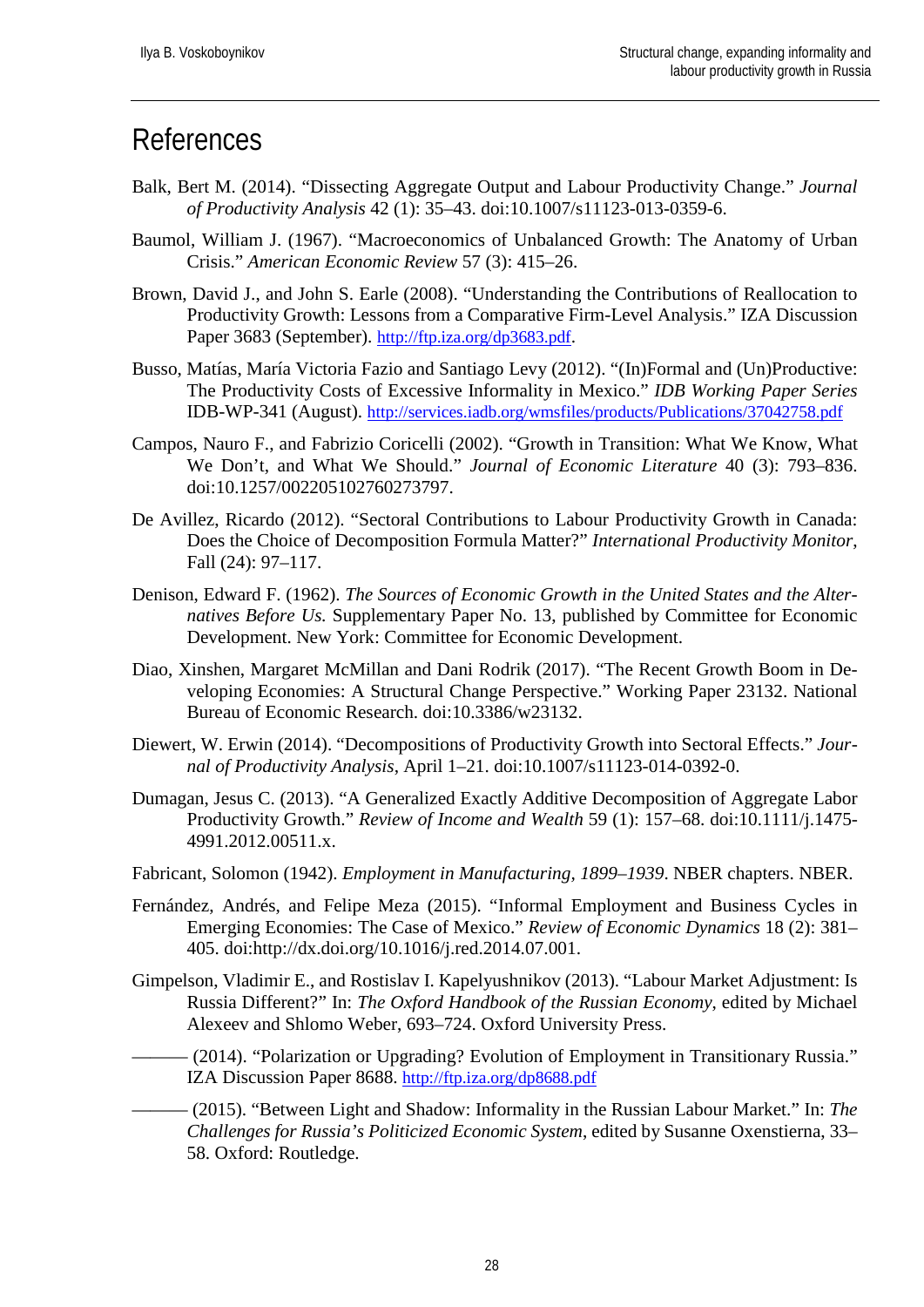- Hassan, Mai, and Friedrich Schneider (2016). "Size and Development of the Shadow Economies of 157 Worldwide Countries: Updated and New Measures from 1999 to 2013." *Journal of Global Economics* 4 (3): 218. doi:10.4172/2375-4389.1000218.
- Jorgenson, Dale W., and Marcel P. Timmer (2011). "Structural Change in Advanced Nations: A New Set of Stylized Facts." *Scandinavian Journal of Economics* 113 (1): 1–29. doi:10.1111/j.1467-9442.2010.01637.x.
- Kapelyushnikov, Rostislav I. (2012). "*Neformal'naia Zaniatost' v Rossii: Chto Govoriat Al'ternativnye Otsenki?* [Informality in the Russian Labor Market: What Do Alternative Definitions Tell Us?]." HSE Working Paper WP3/2012/04.
- Kapelyushnikov, Rostislav, Andrei Kuznetsov and Olga Kuznetsova (2012). "The Role of the Informal Sector, Flexible Working Time and Pay in the Russian Labour Market Model." *Post-Communist Economies* 24 (2): 177–90. doi:10.1080/14631377.2012.675154.
- Layard, Richard, and Andrea Richter (1995). "Labour Market Adjustment the Russian Way." In: *Russian Economic Reform at Risk*, edited by Anders Åslund, 119–48. London: Pinter.
- Leal-Ordóñez, Julio César (2014). "Tax Collection, the Informal Sector, and Productivity." *Review of Economic Dynamics* 17 (2): 262–86. doi:10.1016/j.red.2013.07.004.
- Lehmann, Hartmut (2015). "Informal Employment in Russia: Incidence, Determinants and Labour Market Segmentation." *Comparative Economic Studies* 57 (March): 1–30. doi:10.1057/ces.2014.44.
- Lehmann, Hartmut, and Anzelika Zaiceva (2013). "Informal Employment in Russia: Incidence, Determinants and Labour Market Segmentation." University of Bologna Working Paper DSE 903.
- Marcouiller, Douglas, Veronica Ruiz de Castilla and Christopher Woodruff (1997). "Formal Measures of the Informal-Sector Wage Gap in Mexico, El Salvador, and Peru." *Economic Development and Cultural Change* 45 (2): 367–92. doi:10.1086/452278.
- McKinsey (2006). *How Brazil Can Grow*. McKinsey Global Institute. <http://www.mckinsey.com/global-themes/americas/how-brazil-can-grow>
- Nordhaus, William D. (2002). "Productivity Growth and the New Economy." *Brookings Papers on Economic Activity* 2002 (2): 211–44.
- OECD (2002). *Measuring the Non-Observed Economy. A Handbook*. Paris: OECD.
- O'Mahony, Mary, and Bart van Ark (2003). *EU Productivity and Competitiveness: An Industry Perspective*. European Commission.
- Reinsdorf, Marshall (2015). "Measuring Industry Contributions to Labour Productivity Change: A New Formula in a Chained Fisher Index Framework." *International Productivity Monitor* 28: 3–26.
- Restuccia, Diego (2013). "The Latin American Development Problem: An Interpretation." *Economía* 13 (2): 69–100.
- Rodrik, Dani (2008). "Second-Best Institutions." *American Economic Review* 98 (2): 100–104. doi:10.1257/aer.98.2.100.
- Rosstat (1998). *Metodicheskie polozheniia po statistike. Vyp. 2 [Methodological Regulations on Statistics, Vol. 2]*. Moscow: Gosudarstvennyĭ komitet Rossiĭskoĭ Federatsii po statistike.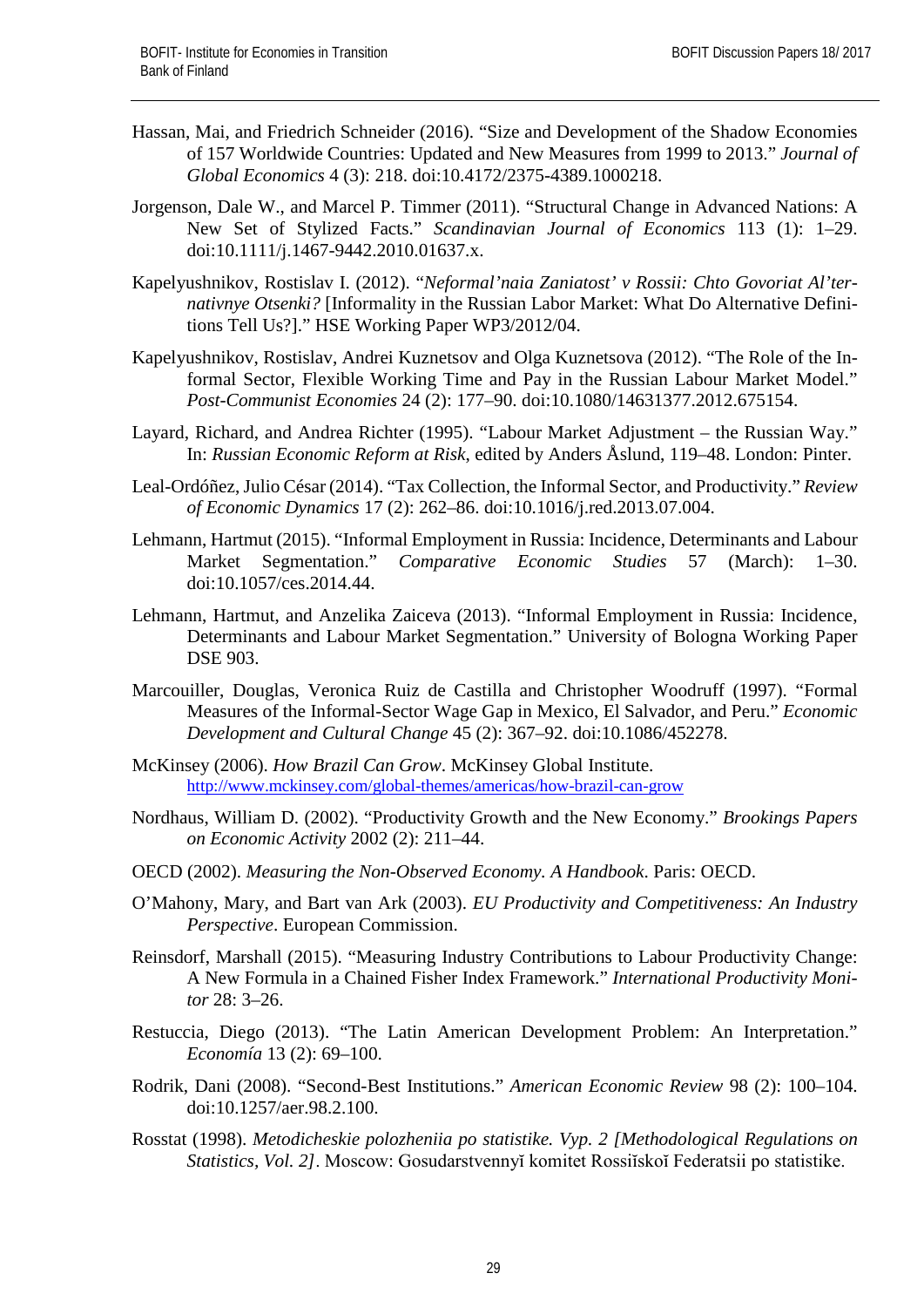- ——— (2009). *Trud i zaniatost' v Rossii, 2009 [Labor and Employment in Russia, 2009]*. Moscow: Federal'naia sluzhba gosudarstvennoĭ statistiki.
- ——— (2010). *Natsional'nye scheta Rossii v 2002–2009 godakh [National Accounts of Russia in 2002–2009]*. Moscow: Federal'naia sluzhba gosudarstvennoĭ statistiki.
	- ——— (2014). *Natsional'nye scheta Rossii v 2006–2013 godakh [National Accounts of Russia in 2006–2013]*. Moscow: Federal'naia sluzhba gosudarstvennoĭ statistiki.
- Russia KLEMS (2017). National Research University Higher School of Economics; Groningen Growth and Development Centre. http://www.worldklems.net/data/basic/RUS\_wk\_march\_2017.xlsx
- Sharpe, Andrew (2010). "Can Sectoral Reallocations of Labour Explain Canada's Abysmal Productivity Performance?" *International Productivity Monitor* 19 (Spring): 40–49.
- *System of National Accounts* (1993). Brussels, New York, Paris, Washington. <http://unstats.un.org/unsd/nationalaccount/docs/1993sna.pdf>
- *System of National Accounts* (2008). Brussels, New York, Paris, Washington. <http://unstats.un.org/unsd/nationalaccount/docs/SNA2008.pdf>
- Tang, Jianmin, and Weimin Wang (2004). "Sources of Aggregate Labour Productivity Growth in Canada and the United States." *Canadian Journal of Economics/Revue Canadienne d'Economique* 37 (2): 421–44.
- Timmer, Marcel P., Robert Inklaar, Mary O'Mahony and Bart van Ark (2010). *Economic Growth in Europe*. Cambridge: Cambridge University Press.
- Timmer, Marcel P., and Adam Szirmai (2000). "Productivity Growth in Asian Manufacturing: The Structural Bonus Hypothesis Examined." *Structural Change and Economic Dynamics* 11 (4): 371–92. doi:10.1016/S0954-349X(00)00023-0.
- Timmer, Marcel P., and Ilya B. Voskoboynikov (2016). "Is Mining Fuelling Long-Run Growth in Russia? Industry Productivity Growth Trends in 1995–2012." In: *Growth and Stagnation in the World Economy*, edited by Dale W. Jorgenson, Kyoji Fukao and Marcel P. Timmer. Cambridge University Press.
- Üngör, Murat (2017). "Productivity Growth and Labor Reallocation: Latin America versus East Asia." *Review of Economic Dynamics* 24: 25–42. doi: http://dx.doi.org/10.1016/j.red.2016.12.004.
- Vries, Gaaitzen de, Marcel P. Timmer, and Klaas de Vries (2015). "Structural Transformation in Africa: Static Gains, Dynamic Losses." *Journal of Development Studies* 51 (6): 674–88. doi:10.1080/00220388.2014.997222.
- Vries, Gaaitzen J. de, Abdul A. Erumban, Marcel P. Timmer, Ilya B. Voskoboynikov and Harry X. Wu (2012). "Deconstructing the BRICs: Structural Transformation and Aggregate Productivity Growth." *Journal of Comparative Economics* 40 (2): 211–27.
- Wyplosz, Charles (2014). "Twenty-Five Years Later." In: *The Great Rebirth: Lessons from the Victory of Capitalism over Communism*, edited by Anders Åslund and Simeon Djankov, 205–32. Peterson Institute for International Economics.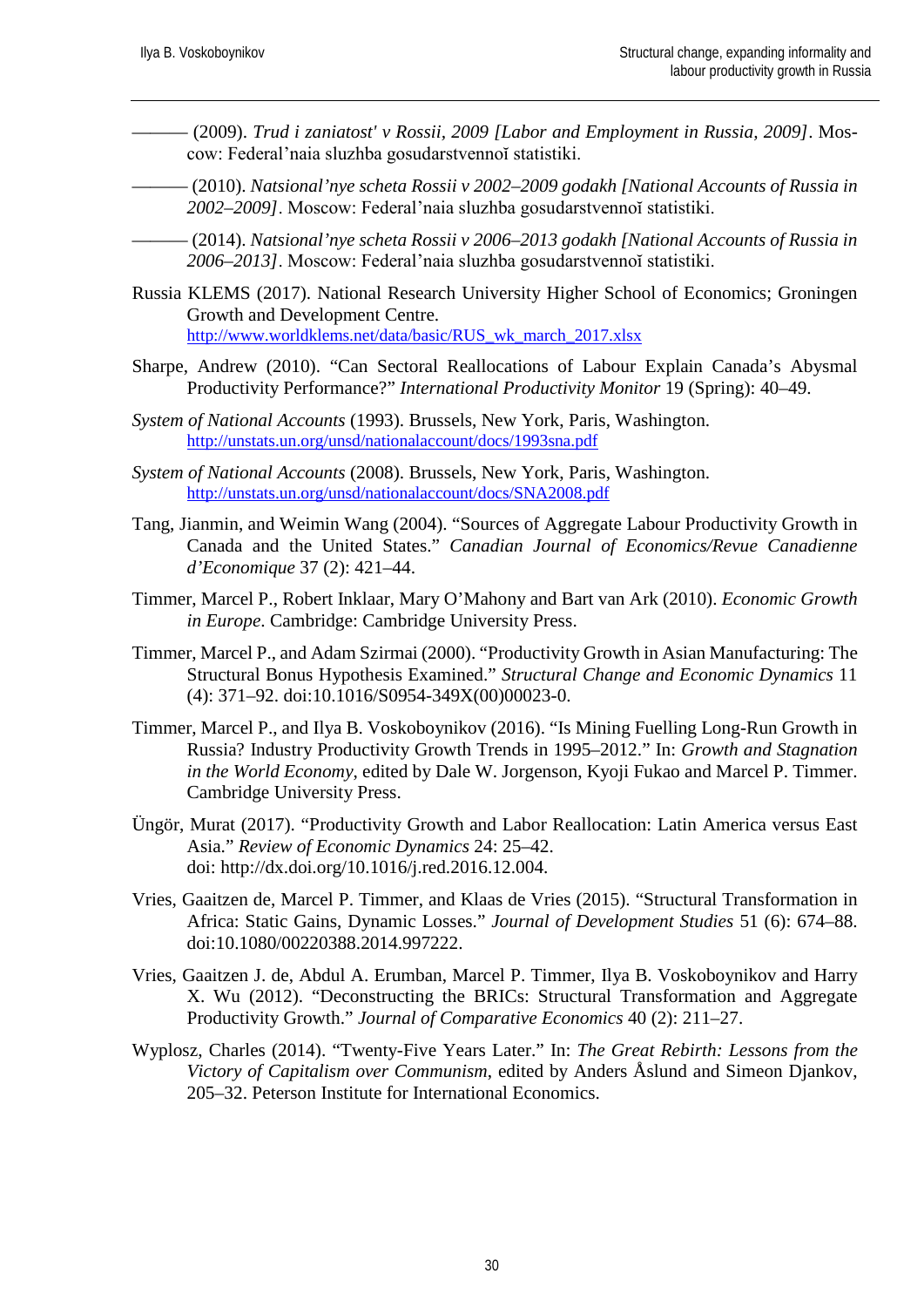# <span id="page-30-0"></span>Appendix A Terminology

The discussion above described the economy in terms of *industries*. Groups of industries can be combined into *aggregated sectors* to form, for example, the market economy, or allocated to *sectors* such as manufacturing. The full list of industries and aggregated sectors is given in Appendix B.

To define the *informal split*, each industry is divided into two *segments*, formal and informal. The formal segments of all industries together constitute the formal sector of the economy. Similarly, the combination of all informal segments is the informal sector of the economy. It is also possible to discuss informal segments of an aggregated sector, assuming the set of informal segments belong to the aggregated sector. For example, the informal segment of manufacturing consists of the informal segments of industries within manufacturing. The term *sectoral contribution* assumes the contribution of sectors or aggregated sectors only in the no-split case.

The term informal sector here only addresses the set of the informal segments of industries that fall within the market economy. Informal activities in the non-market economy are outside the scope of this paper.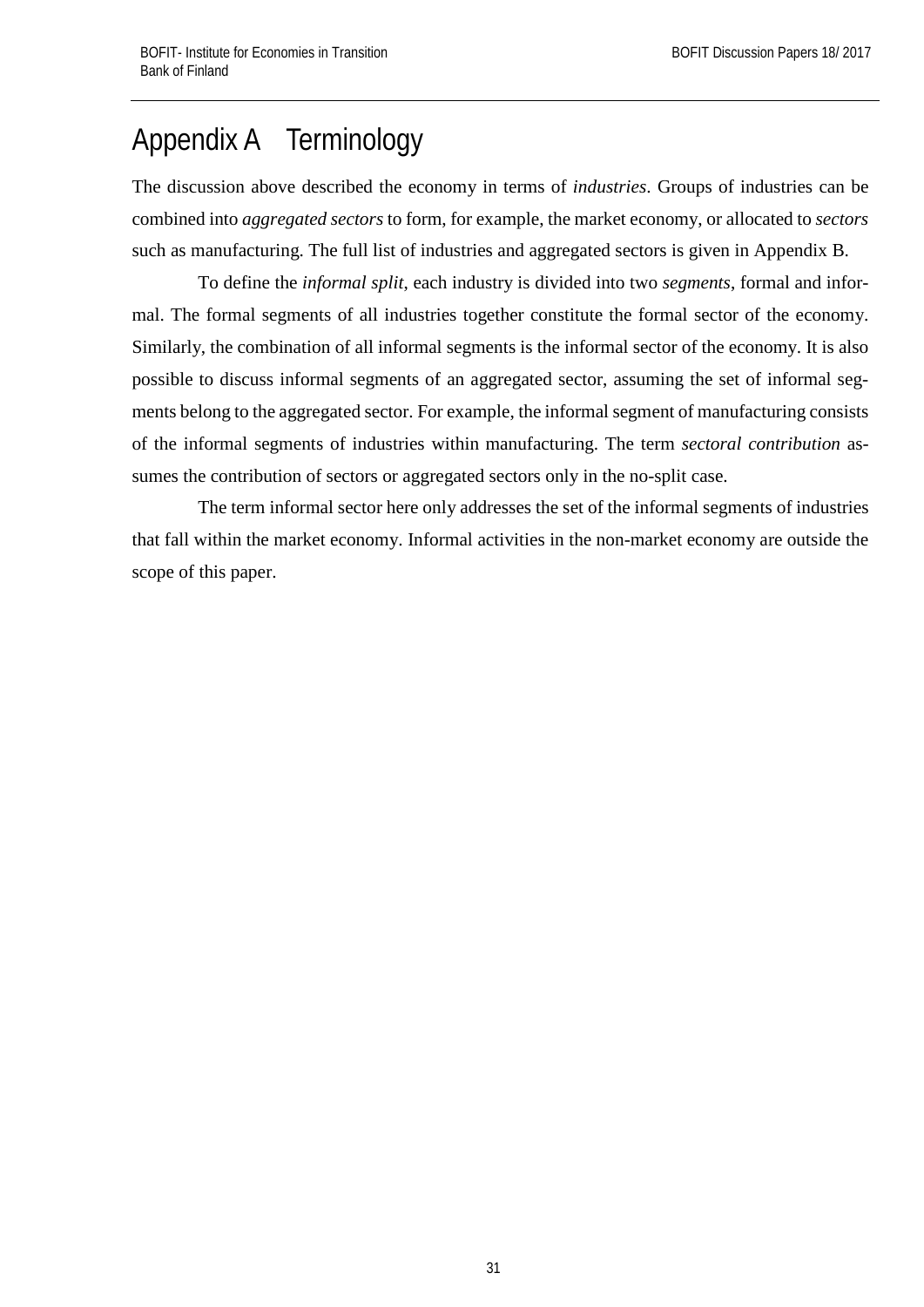# <span id="page-31-0"></span>Appendix B List of industries and composition of aggregated sectors

| $\#$           | Code                      | <b>Industry</b>                                                                                      | <b>Sector</b>                 | <b>Aggregated sector</b> |
|----------------|---------------------------|------------------------------------------------------------------------------------------------------|-------------------------------|--------------------------|
| 1              | AtB                       | Agriculture, Hunting, Forestry and<br>Fishing                                                        | Agriculture                   | Market economy           |
| 2              | 23                        | Coke, refined petroleum products and<br>nuclear fuel                                                 | Extended gas and oil          | Market economy           |
| 3              | $\overline{C}$            | Mining and quarrying                                                                                 | Extended gas and oil          | Market economy           |
| $\overline{4}$ | 51                        | Wholesale trade                                                                                      | Extended gas and oil          | Market economy           |
| 5              | 15t16                     | Food, Beverages and Tobacco                                                                          | Manufacturing                 | Market economy           |
| 6              | 17t18                     | <b>Textiles and Textile Products</b>                                                                 | Manufacturing                 | Market economy           |
| 7              | 19                        | Leather, Leather and Footwear                                                                        | Manufacturing                 | Market economy           |
| 8              | 20                        | Wood and Products of Wood and Cork                                                                   | Manufacturing                 | Market economy           |
| 9              | 21t22                     | Pulp, Paper, Paper, Printing and<br>Publishing                                                       | Manufacturing                 | Market economy           |
| 10             | 24                        | Chemicals                                                                                            | Manufacturing                 | Market economy           |
| 11             | 25                        | <b>Rubber and Plastics</b>                                                                           | Manufacturing                 | Market economy           |
| 12             | 26                        | Other Non-Metallic Mineral                                                                           | Manufacturing                 | Market economy           |
| 13             | 27t28                     | <b>Basic Metals and Fabricated Metal</b>                                                             | Manufacturing                 | Market economy           |
| 14             | 29                        | Other Machinery                                                                                      | Manufacturing                 | Market economy           |
| 15             | 30t33                     | <b>Electrical and Optical Equipment</b>                                                              | Manufacturing                 | Market economy           |
| 16             | 34t35                     | <b>Transport Equipment</b>                                                                           | Manufacturing                 | Market economy           |
| 17             | 36t37                     | Manufacturing, n.e.c. and Recycling*                                                                 | Manufacturing                 | Market economy           |
| 18             | ${\bf E}$                 | Electricity, Gas and Water supply                                                                    | Manufacturing                 | Market economy           |
| 19             | $\boldsymbol{\mathrm{F}}$ | Construction                                                                                         | Retail, Construction, Telecom | Market economy           |
| 20             | 50                        | Sale, Maintenance and Repair of<br>Motor Vehicles and Motorcycles                                    | Retail, Construction, Telecom | Market economy           |
| 21             | 52                        | Retail trade, except of motor vehicles<br>and motorcycles; repair of personal<br>and household goods | Retail, Construction, Telecom | Market economy           |
| 22             | $\boldsymbol{\mathrm{H}}$ | <b>Hotels and Restaurants</b>                                                                        | Retail, Construction, Telecom | Market economy           |
| 23             | 64                        | Post and Telecommunications                                                                          | Retail, Construction, Telecom | Market economy           |
| 24             | $\Omega$                  | Other Community, Social and<br><b>Personal Services</b>                                              | Retail, Construction, Telecom | Market economy           |
| 25             | $\bf J$                   | Financial intermediation                                                                             | Fin. & Business Services      | Market economy           |
| 26             | 71t74                     | Renting of Machinery and Equipment<br>and Other Business Activities                                  | Fin. & Business Services      | Market economy           |
| 27             | 60                        | Inland transport                                                                                     | Transport                     | Market economy           |
| 28             | 61                        | Water Transport                                                                                      | Transport                     | Market economy           |
| 29             | 62                        | Air Transport                                                                                        | Transport                     | Market economy           |
| 30             | 63                        | <b>Other Transport Services</b>                                                                      | Transport                     | Market economy           |
| 31             | 70                        | <b>Real Estate Activities</b>                                                                        | Non-market services           | Non-market economy       |
| 32             | L                         | Public Admin and Defence;<br><b>Compulsory Social Security</b>                                       | Non-market services           | Non-market economy       |
| 33             | $\mathbf M$               | Education                                                                                            | Non-market services           | Non-market economy       |
| 34             | ${\bf N}$                 | Health and Social Work                                                                               | Non-market services           | Non-market economy       |

 $\overline{\text{*}$  n.e.c. = not elsewhere classified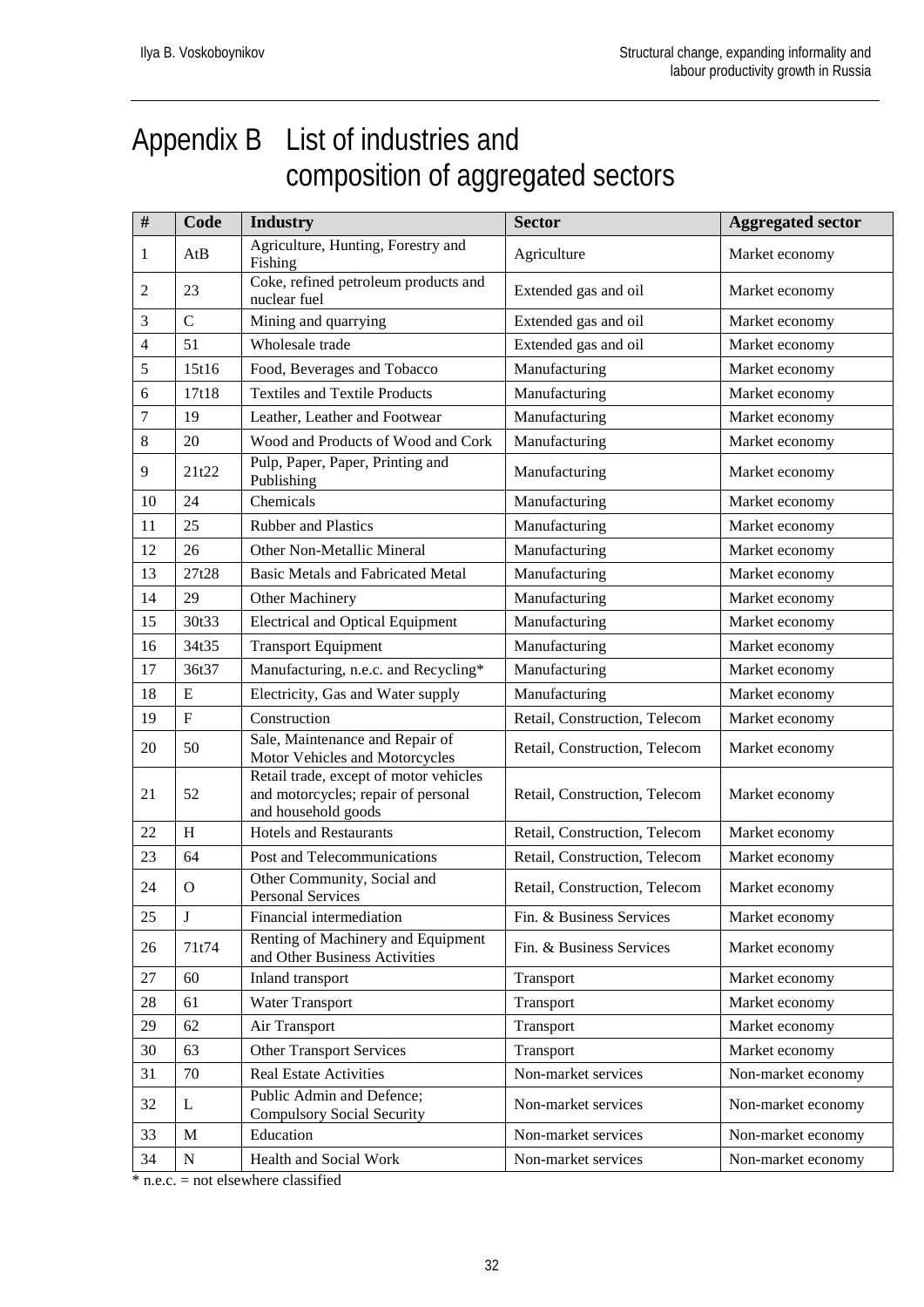# <span id="page-32-0"></span>Appendix C Distributions of labour productivity levels and growth rates by industry

| Table C1 | Measures of labour productivity level distribution in industries, 2005-2012 |
|----------|-----------------------------------------------------------------------------|
|----------|-----------------------------------------------------------------------------|

|                    | NO Split | Informal Split |
|--------------------|----------|----------------|
| Mean               | 1.79     | 1.32           |
| Standard deviation | 2.33     | 2.20           |
| <b>Skewness</b>    | 3.05     | 3.82           |
| Kurtosis           | 12.46    | 20.20          |

Note. Labour productivity in industries refers to nominal value added over hours worked. Industry productivity levels are normalized to the level of total economy of a corresponding year.

#### Table C2 Measures of labour productivity growth rates distribution in industries, 2005–2012

|                    | NO Split  | <b>Informal Split</b> |
|--------------------|-----------|-----------------------|
| Mean               | 0.0320    | 0.0319                |
| Standard deviation | 0.1113    | 0.1520                |
| Skewness           | $-1.7148$ | $-0.7810$             |
| Kurtosis           | 9.4647    | 4.9661                |

Note. Labour productivity growth rates are measured in yearly average growth rates.